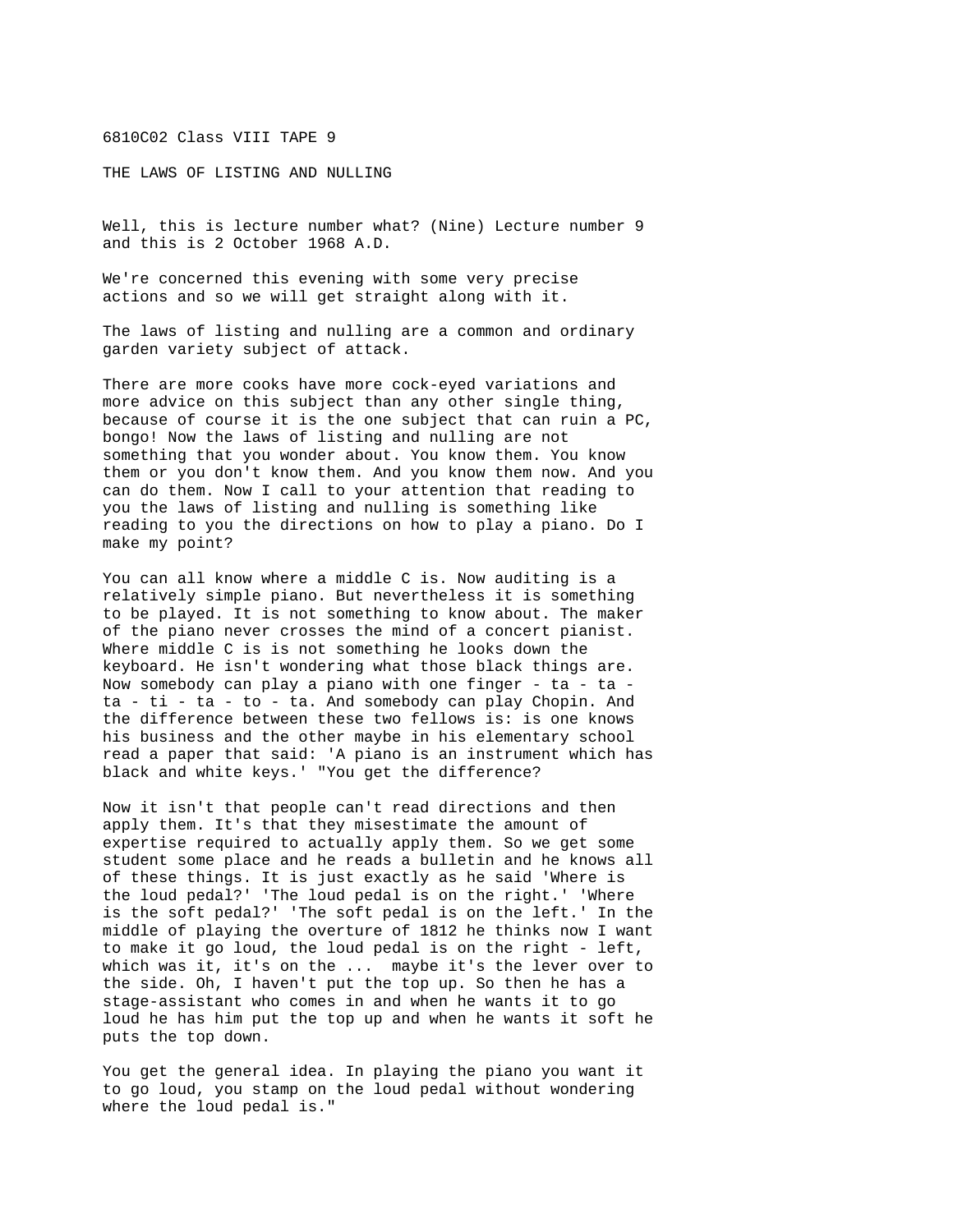So it is one thing to know it in theory and it is another thing to apply it, but there is no peculiarity in something, on somebody who can know it in theory and then can't apply it. This isn't a strange being, it is simply a lazy being who has never mocked it up in his skull as to what was where, you understand? So he knows the words, 'the laws of listing and nilling - not nulling, nilling. What he doesn't know about that one line is, that these are all the laws there are, there aren't any others, there aren't a bunch of hidden data, that haven't been included in this bulletin. These are it. This is all there is. So there is something to know about the title. So he isn't reading at all wondering what laws of listing and nulling have been left out. He knows that's all there is.

Now the rest of it is drill, drill. You are making a list of 'Who have you shot?' Of course that would be a very long list and wouldn't go to one item. But ... (laughing) ... 'Who do you feel most bad about shooting' would go to one item and oddly enough the unmock - and stop - and withdraw - list do go to one item. There are certain things that are lists that go to one item and those are the standard listing questions.

Now you start wandering off, you can list anything, but you start wandering off the standard listing questions, that are the standard line questions and you are liable to have a question which doesn't just go to one item. Now there is such a ... such a thing that it is processing question and actually the only reason you are listing it down is so you can clean it up. You get the idea? Now it looks like a list but it's not a list, because it's not a standard question. You got the idea?

I'll give you an idea of what this is. You can say 'What is wrong with my case?' Actually you could list this 'What is wrong with my case?' That is, it looks like a list, it looks like a listing question and you think you could list it down to one reading item. Brother, I've got news for you. It isn't a proper listing question. The laws of listing and nulling apply to proper listing questions. If you were to say 'What is wrong with my case?' and then make a list and you said bongo-bingo and togobak and ragbags are unflat and auditors missed on the floggodick. it could go something like this: Bongo-bingo long fall, ragbags unflat small fall .. ah .. ah .. ruggerbo long fall BD. And you all of a sudden say, 'Well, what is wrong with my case is ruggerbo BD. Well, maybe, maybe not, but all of a sudden it wouldn't work out.

Why wouldn't it work out? Well it's not a proper listing question in the first place and you have already by-passed the by-pasted charge you have restimulated on the first two or three that read, so this is a list quote unquote.

It is simply an auditing question is all it is. It's an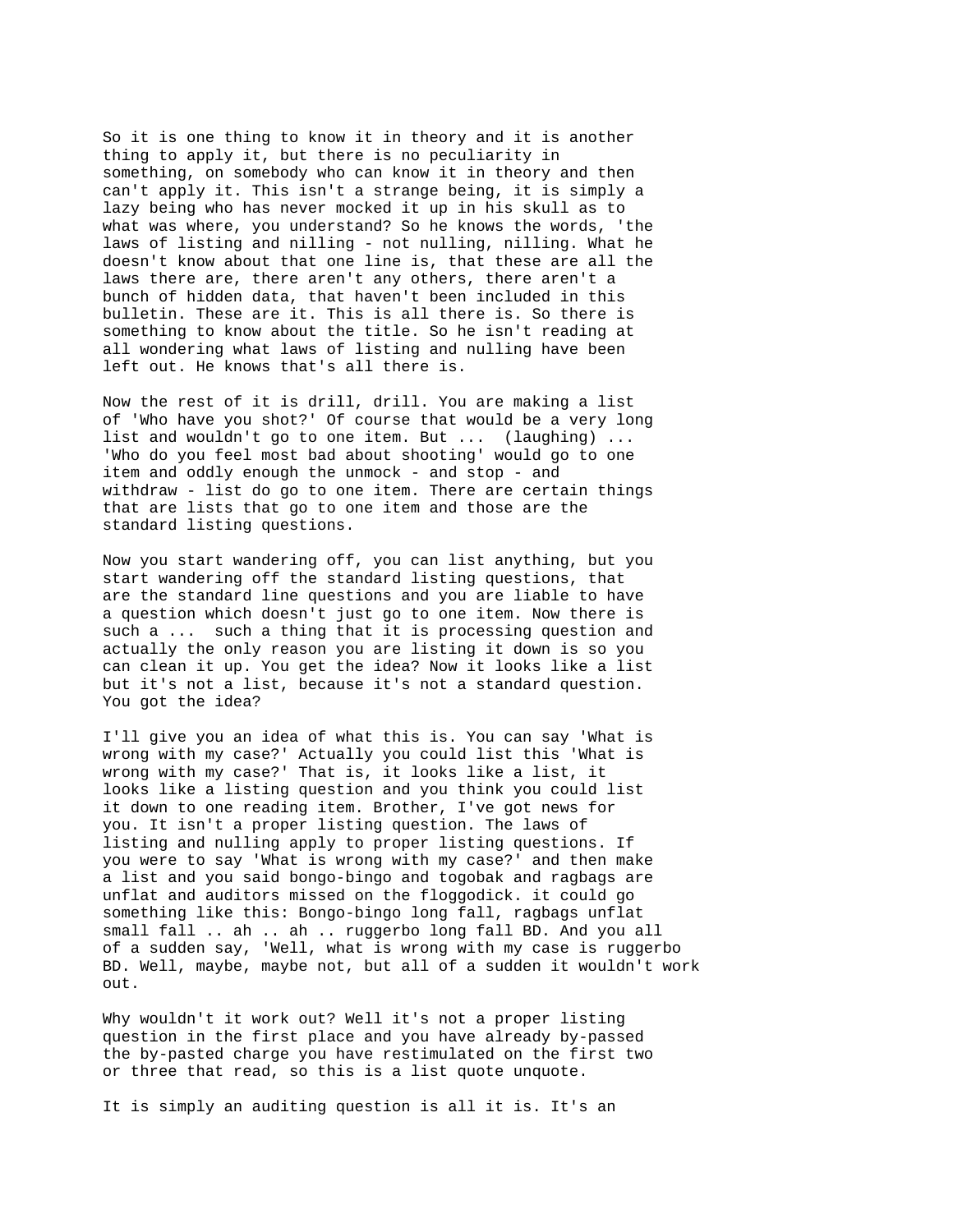auditing question which is written down. So you can ask any auditing question, you can get a certain number of answers. Factually, if you ask an auditing question and then you make a write-down of the answers and then you took up everyone of the answers as you wrote it down, you get one of these 'What is wrong with my case?' 'What is wrong with my case?' You see? Tingerwaps fall, okay. Tingerwaps, let's see, when did I run into tingerwaps? See? Oh yeah, that was a bluggulogs. Good. Ah, and then you get down to ragbags. Wow! See? Oh yeah, wow! Uhum 1960 woff woff waggle waggle waffle waffle waffle and yeah, what the hell do you know about that, there's a whole chain of these ragbags. Now, the earliest ragbag was in oh let's see 2000 numbers tough here let's get a date. Order of magnitude. Tens of years. hundreds of years. Thousands of years. Tens of thousands of years. Hundreds of thousands of years. Millions of years. Tens of millions of years. hundreds of millions of years. Billions of years. Tens of billions of years. hundreds of billions of years. Trillions of years fall. More than 5 trillion - fall. More than ten trillion - no read. Less than ten trillion - fall. Ah ... 5 trillion, 6 trillion, 7 trillion, 7 trillion, 7 trillion long fall. All right, we're in the order of magnitude of 7 trillion 954 million 762 thousand 727.

Good. And 2 months - BD. Well, so that was the first ragbag. Now let's see, what the hell was that all about? And so forth. What the hell mate, Peter had an ARC break in it. They sent the laundry ashore and didn't get it back. Yeah. We landed in this space right here and I lost all of my clothes and the uniform was so bad, you know after that they couldn't believe I was the first mate. Oh yeah - I got that. Em.. poh.. what the hell do you know! Ragbags! Clean! (laugh) Good. Now, wait a minute - F/N.

That's an auditing process by which you take up everything in the book. It's, you wrote the thing down with a question mark, but then it was a sort of a process. And then you got some items which followed the process. Do you follow? And then you handled each item and so on.

Now, you don't do that process that way for some peculiar reason - not because I said so - you see it's an illegal listing question, it's it's not a listing question, it's a .. it's a ... it's a process, an offbeat process - not because I said so, but because it just works this way. Now we get a question 'Who or what is trying to unmock you?' (laugh) Ba ba ba - ba ba - ba ba ba ba ba -long fall BD! Poom! Okay. Ba bow bow - ba bow bow - ba bow bow - ba bow bow - ba bow bow - ba bow bow long fall BD - long fall BD - BD. Very good. Your item is 'Ba bow bow.' And that is because it is a question which makes a real list and it goes to one item. But there are tons of questions which don't go to one item. And you can dream up all kinds of them and I see them in all folders from way back when. Ah.. Where are the roofs? you see, or something.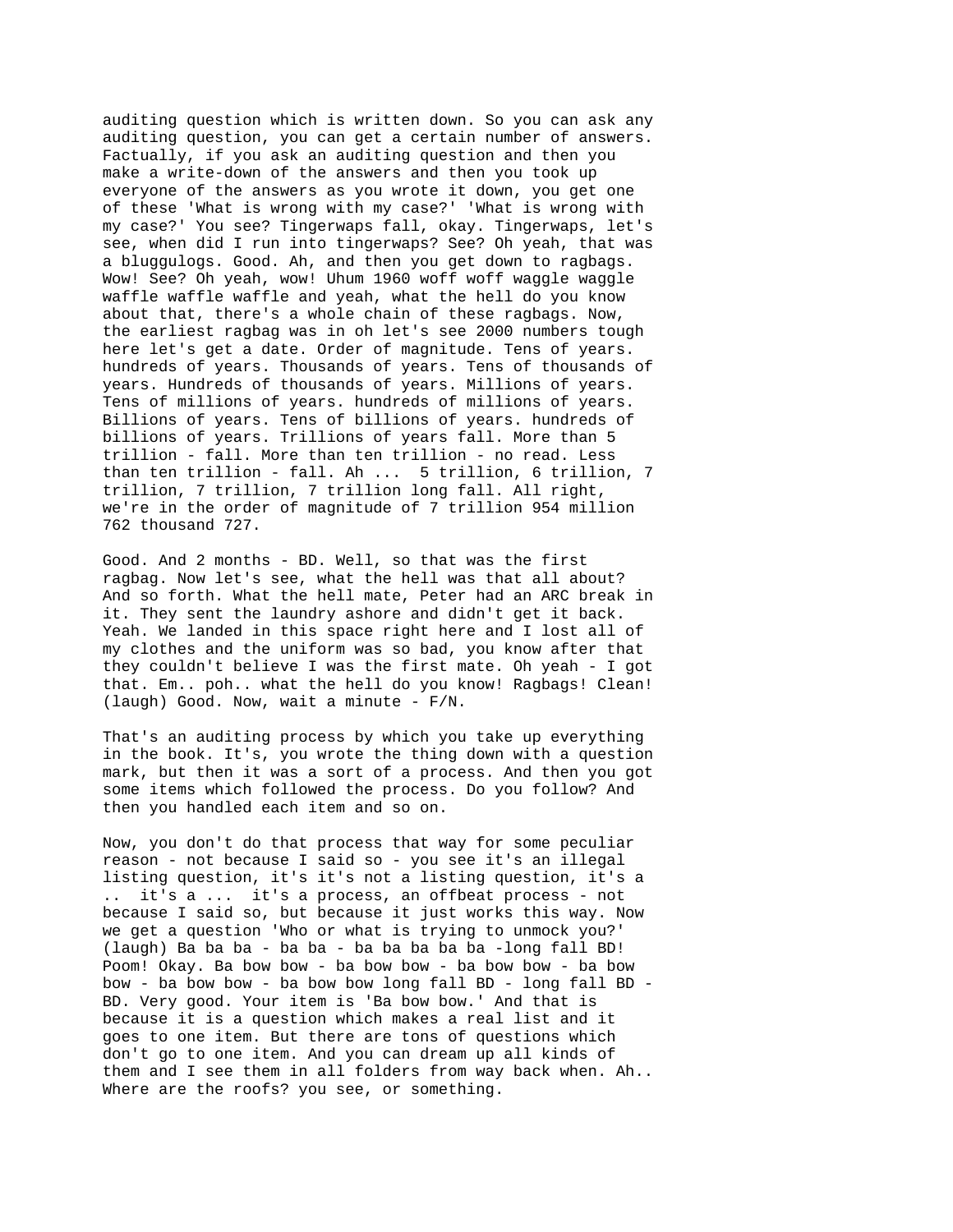I'll give you one that sounds exactly like it would be a listing question. This will guarantee to wrap some PC around the telegraph pole. 'What environment was dangerous?' So help me Pete it doesn't go to one item. Now you've got to worry that it is an offbeat question and it didn't list to one item and you can't get it down to one item and the PC starts wrapping around the telegraph pole. That's because it's actually just a process. It's a sort of an out-of-ARC-process, so it is extremely limited. 'What environment was dangerous?' And every read you got on the list you should have taken up. (laugh) If you ever - if you ever ran it as a process, see.

So there is a way of running a process to write it down. Now theoretically, theoretically, because you often see an F/N occur and a big BD - on any of the process questions, theoretically they should be a list, right? Well, I'm clearing this up with you because somebody is sooner or later going to come along and he's going to say: "Wait a minute - all processes are really lists. The fellow who is answering a question on level 0 is really making a list. So therefore the right way to run level 0 is to go down the line to level 0 and find the reading item an give it to the PC." Now he finds the one PC in a thousand on whom this actually worked and he has had it. You understand, it is a process, it is not a listing question. And the funny part of it is, the processes that come up the line don't work.

Now - ARC-question - the level 3 question, the big change, you know, the big change. It's just borderline to being an item. It's a one-item-list. A funny thing about it is because the unlimited nature of ARC, you can actually occasionally run it again. You'd better not, but you can actually occasionally run it again. Not the ARC-process with all the change but you can find an earlier big change on the whole track. So you can run it sort of this lifetime and you can sort of run it on the whole track. This is not advised, I'm just telling you the behavior of things, see.

But you find the real change that is listed on on the list the PC makes and you run the process just exactly the way it says in R3H - anybody is liable to call anything R3H these days, it was an exact process.

I had somebody not too long ago actually rewrite an HCOB and send it to me on R3H. Boy, I said, now I have seen it all. And I find out that he was advising people to by-pass F/Ns doing this. Oh my god! The ARC-break registrar's proper action is Green Form. That's all an ARC-break registrar should ever do. Green Form. He should do Green Form - itsa similar - itsa earlier - it's all he ever ought to do. It doesn't mess up anything. You can run almost an unlimited number of them, because it is sort of a PT proposition because you're just handling it with itsa and earlier similar itsa and you clean up more cases than you can shake a stick at.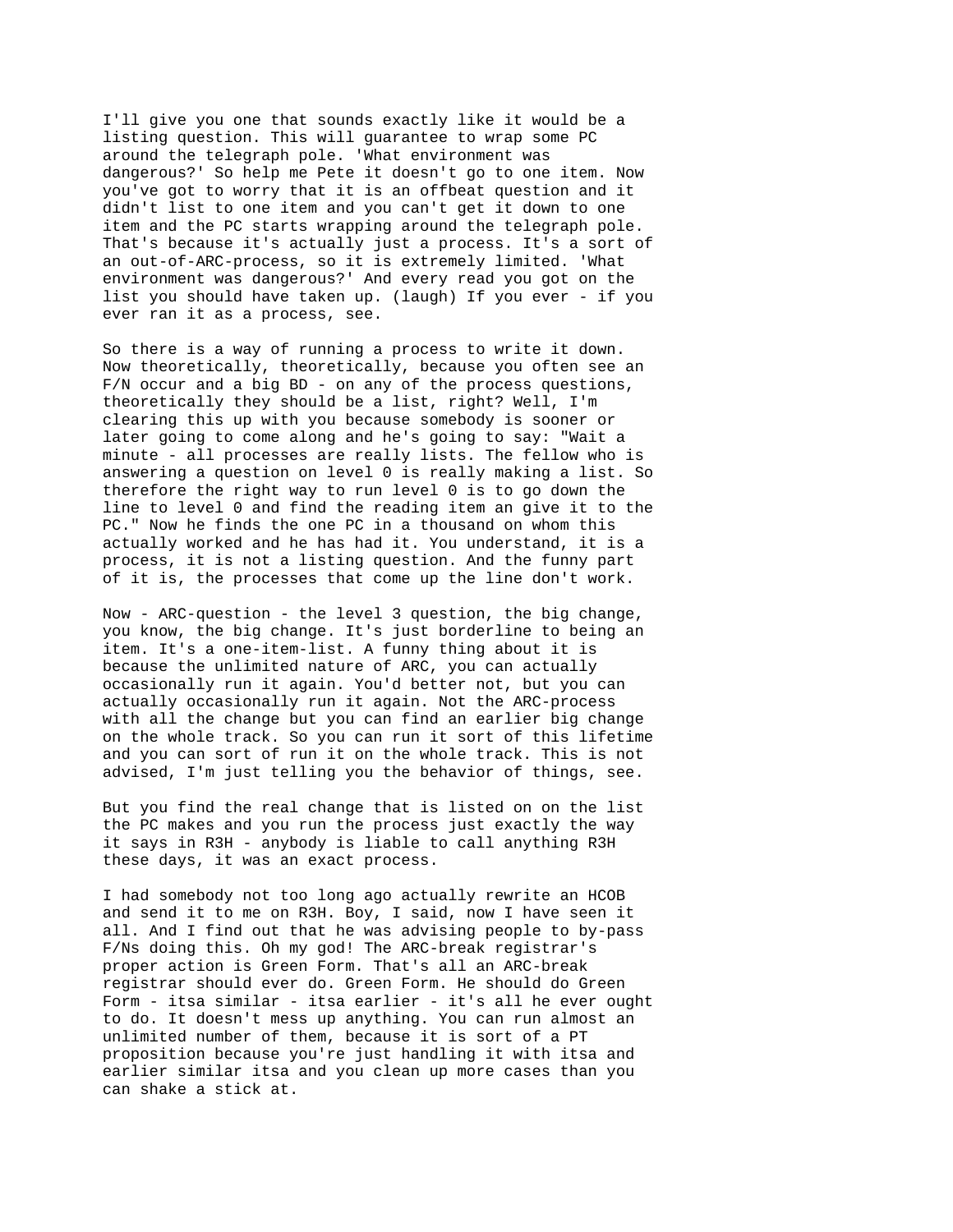The ARC-break registrar however thinks he can only run ARC-breaks. Well he misses the guy with the PTPs, he misses the guy with the MWH. And why do most people blow orgs? Because they had missed withholds. So that's idiocy. I've never gotten hold of the ARC-break registrars and told them this up to this time directly to their faces, so I am trusting you to do so.

Green Form! Green Form! Never do anything but a Green Form. And because you probably can't trust their listing and so forth say: 'don't list anything'. No list, no list - just Green Form.

Yeah, he says, what if he strikes, he's connected to a suppressive group? Good - itsa similar incident earlier itsa (laugh). Oddly enough you'll find out it works, don't you see? It worked like a bomb.

Now, if his TRs are fairly smooth he won't kick in BPC. You actually can kick in by-passed charge of the PC, if the .. if a, if the TRs are out. Fumble, bumble, stumble bum..ah.. flumble, flumble - let's see the laws of listing and nulling I know.. I know.. I know this.. don't tell me.. don't don't tell me PC.. ah don't tell me.. ah .. I should . let's see ... I've got three listing .. don't tell me PC ... three reading items on the list .. and so on .. I should .... that means it's the first item... no no that isn't right .. ah... it's a dead horse... no no no no (laughter). You're liable to kick in some other time when the PC has been stalled on the track in some fashion or another, which he is in most accidents and things. You know, waiting for the doctor or something of the sort. And here comes in some BPC, and this hidden factor flies in sideways because of the slowness and all-thumbs-ness of the auditor, see. Do you get it? It doesn't show up in the auditing report.

Always very mysterious this fellow for some reason or other . he .. the thing didn't clear up.

Now you know it didn't clear up because the session went on and on and it's a four hour and 95 minutes session, see. (laugh) And all he had to straighten out was did he have a PTP, not even of long duration, see. It's what you really wanted him to do, so you said check ARC-breaks and see if this PC has a PTP of long duration. You've noticed.. you've noticed that every time .. every time he comes into session he tells the examiner the same thing. It's all through the folder, which of course, if you know your business, the unchanging case has a PTP of long duration. The cases which don't change have a PTP of long duration. I mean, the one side of the coin is the other side of the coin. You understand?

Well, here's .. here's .. here's Mr Blitz in here again with his lumbosis. He says it hasn't been helped. Now you can say, 'Oh let's see, what's the matter? Is he an .. ARC-break or is it woff woff'. Is it some peculiar kind of case. Maybe he was an Eskimo in a former life and these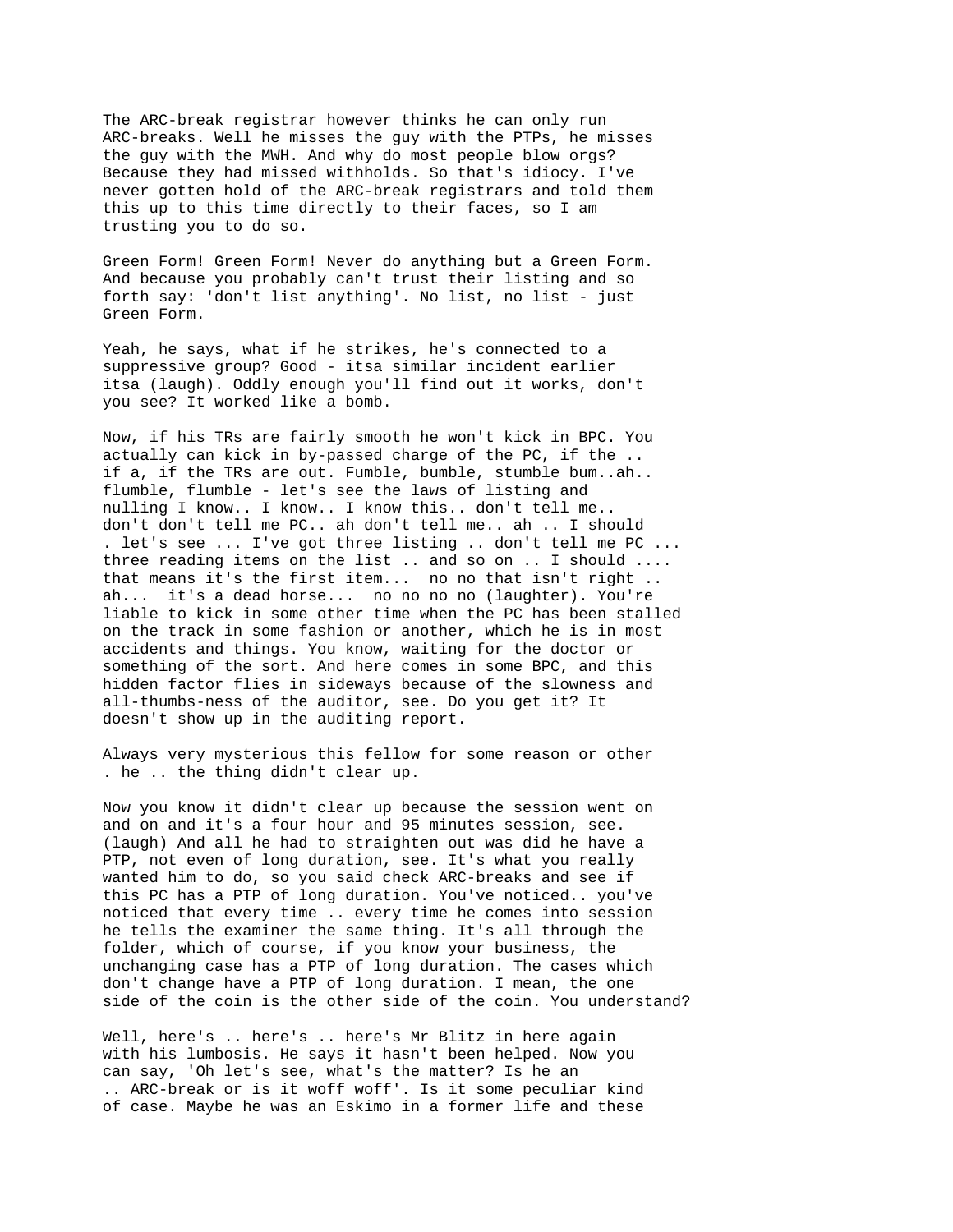engrams got frozen. (laughter).The datum which springs to view at this particular moment is he still got his lumbosis. It is still worrying him and he's got a PTS of long duration and the other datum you know: it isn't the lumbosis for the excellent reason that he knows that and it hasn't resolved. So he hasn't as-ised it.

There could be another reason he hasn't as-ised it: he is out of valence and can't as-is anything, but then he would have to be out of valence with the present time problem. But it isn't really a present time problem. It's a problem that has been every present time for the last few thousand years. (laughter) So, the problem of long duration, that's what is wrong with this guy and he is always audited over top of it - unchanging case. It's actually PTP. Every time he's audited he has a PTP. Ah.. you can actually fix up a case so it's unchanging by some auditor finding a PTP, that didn't exist, existing with the fellow, has a PTP because it always reads on PTP and the fellow goes around wondering what his PTP is and his .. his problem is whether or not he has a problem. You see, that's a false read, that can be introduced on the case, so you always say 'check for false reads, check for suppressed reads'.

Now, getting down to cases here then there is a thing which is called a list and that proceeds from a thing which is called a standard listing question and there are very few of these. There's the Remedy A, the Remedy B. the three suppressive question ones and there is another one 'What are you trying to prevent?' Now there are several more that do end up in one item. And the ARC level 3 grade ends up in one time. Not just one ARC break, but it ends up for sure in one time. Do you understand? Now you can fool with this ARC break all you want to and run it all over the track, but the fact of it is you're looking for the major change in the person's life - you ask for the major change in the person's life. Don't you see? Whatever the question says, what you want as an auditor, you want that one change. Now you list for that. You find that thing accurately, you find the ARC break in it and the guy goes release. Poom! Very magical! Very magical!

Now, service facsimile. Every now and then you come across the line and you can't rehab the service facsimile. You'd never relist the service facsimile for the excellent reason that the PC can't remember it. Don't be an idiot. You've cared for this already. (laughter) It's erased. Why are you bugging him about it? But the funny part of it is, you actual could list for another service facsimile - not that he has another Service facsimile but you can always get one out of a body thetan. So actually if the fellow had 500 body thetans you'd get 500 service facsimiles. (laughter) You could probably do it 500 times before the PC kicked the bucket. (laughter) Most body thetans are above service fac, below service facsimiles, so you.. the majority of them are.. so you would have a ball trying to get it. But the point I am making is, is you've listed for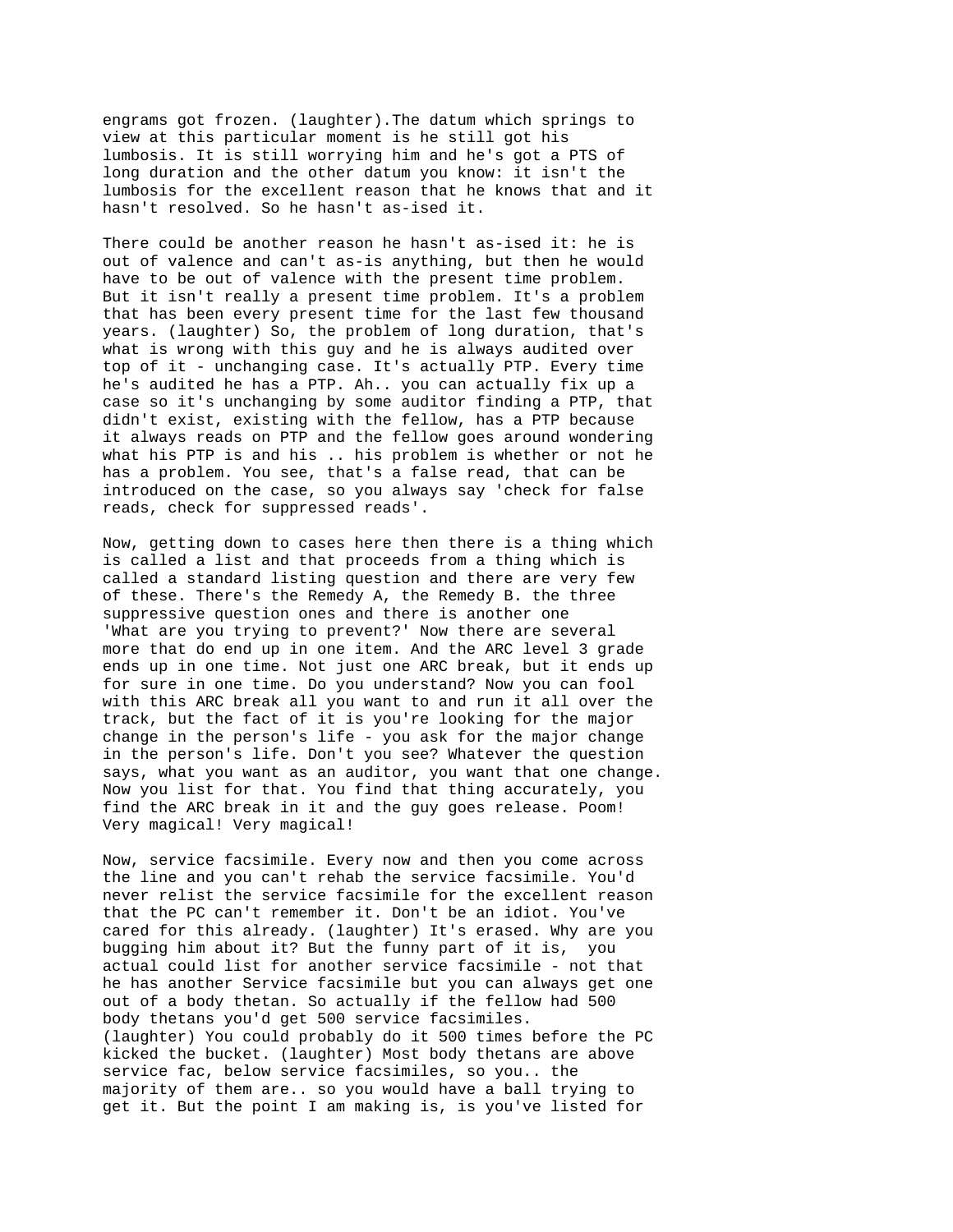this service facsimile, that is the principal one and so on and you let it go at that. Well now if you can't rehab it somebody didn't get the right one. Once in a while you are out of luck you can't get the original list.

Now what do you do? They didn't get the guy's service facsimile and so forth. Well you could do.. this is a very stunty stuff and isn't advised at all, but it's perfectly valid - to ask the guy what is his service facsimile, what the one found was, and you'll find out he usually remembers it. Now you ask him what the one found was, that you don't have the original list.

You can list in this peculiar fashion once in a blue moon and get away with it. What . . what were the items on the list you made? (laughter) But in order to do that, you'd have to get in suppress on the list because his right item was missed. What did you tell the auditor you thought it was? On whatever the question is with the service facsimile - has anything been suppressed? Has anythiing been challenged? You know. Invalidated - we don't care what, as long as you clean up that question. 'No, I don't know what service facsimile. I remember I got awfully nervous at that particular time. I..I'm not sure about that... I did yeah... well... we... they found it alright. The service facsimile, I think, was to jump off tall - I don't know if it was tall blondes or tall buildings. (laughter) It was something like that.' Didn't sound like it. He isn't sure, but already it won't rehab. And you say - did.. ah .. you know.. to find your service facsimile and so forth and etc... ah you know.. to go release at that point.

Normal pattern. Nothing happens. 'On that time was anything suppressed? Anything invalidated? Invalidation reads. Ah..oh.. it did yeah. his service facsimile hasn't been found, it won't rehab. So now you can become the hassles. "Do you recall what somebody said it was?"

'Yeah.. ah.. so and so .. so and so. (unclear mumbling) You say - well, all right. You could prepcheck the question and ask him if he remembers any of the items he thought it was at the time. The oddity is you may be able to get it. It's very risky handling a list where you haven't got the list that was listed . A better approach entirely is to say: "Mr Jinx, we have arrived at that point where you're going to be laid off auditing until we can recover your earlier folder which, as I understand, is in Australia. We will tell you when we get it." And then make somebody in Australia send him the earlier auditing folder. Or make Joe Blitz who is in Alaska mail in that damned service facsimile.

You don't necessarily want the whole folder, but you for sure want that list. It might have been some other squirrely things. If you think it was very squirrely, why you want it all sent in. And you want it now. In view of the fact that you are normally operating in an organization, those that I'm talking to at the moment are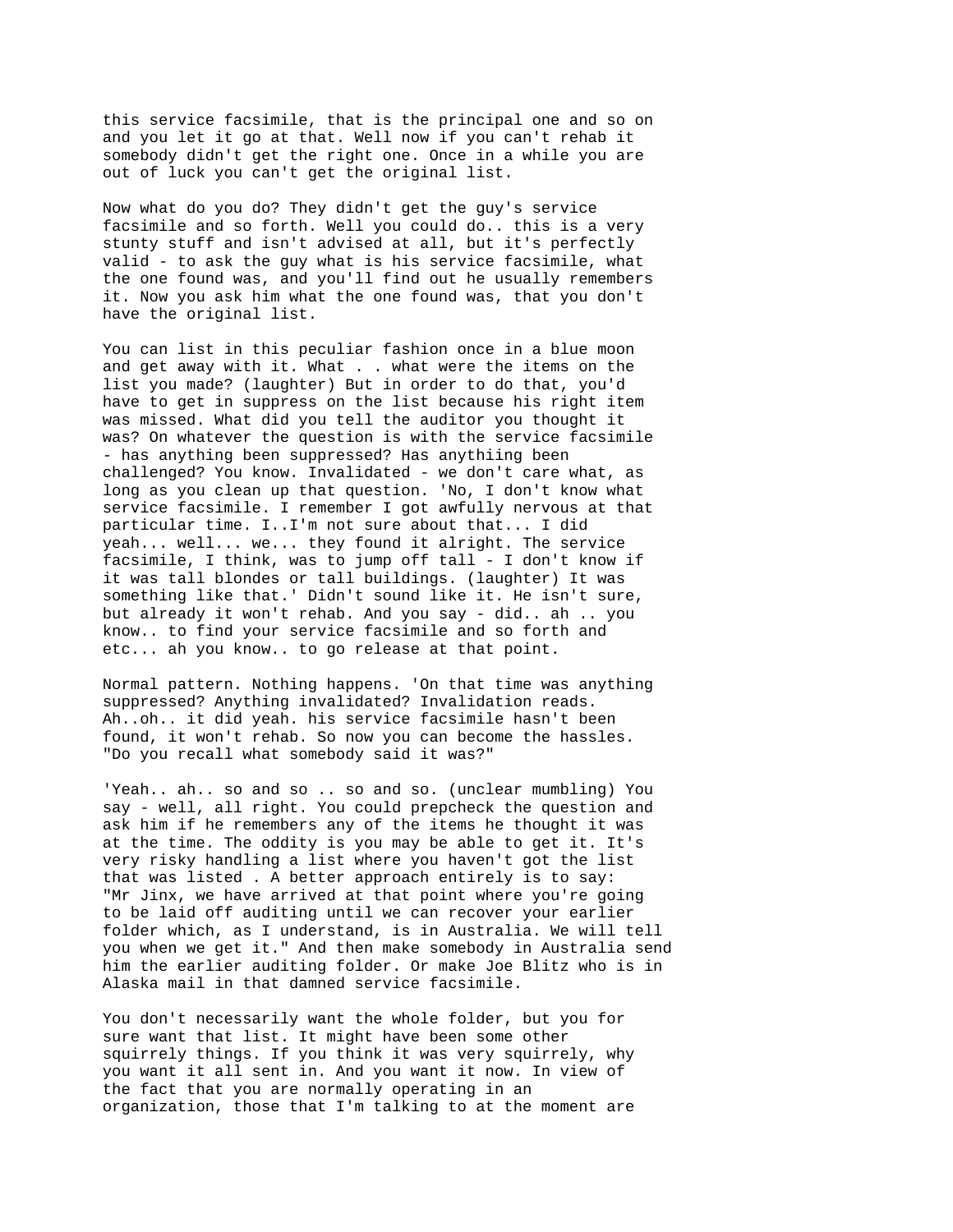certainly working at an organization, you have communication lines where this can occur. It's the safer thing to try to obtain the list. Get the actual list and null it now. What's suppressed? On ba bow bow has anything been suppressed? On ba ba bow bow has anything been suppressed That reads. On ba ba bow has anything been suppressed? That one reads, you know. On catawumbs has anything been suppressed? See? Pow! On doggerbo has anything been suppressed? No read. On rupptittle has any thing been suppressed? Long fall. On the listing question has anything been suppressed? Long fall. What was it? Oh yeah, well the guy didn't run any list on it. (unclear speech) As a matter of fact at that particular time and so forth... ah... waggle waggle waggle waggle. Okay. Now you've unsuppressed these items, call them again. Bluey and blah. There are two reading items on the list. Ah.. but everything on the list isn't live so therefore you haven't by-passed the item. Now you get down here and you put a bar over to the left side of the list and you say list extended date and you put the additional items on the list and one of them blows down. You renull the list to make sure ... the whole list to make sure you haven't got anything reading and that is it.

Sometimes a PC even gets restive and unhappy because you list the whole list. Ah, there is a degree at which he is saying wow wee, that is it wow wee, when you don't null but you're taking a chance. You're taking a chance. You actually are. So you've got the fellow's service facsimile from the original list. That is the correct action.

Now once in a blue moon you have to do this other action, which I'm talking to you about.

You get everything unsuppressed. Now you could even ask 'Was there anything you hadn't told this auditor?' You see, the missed withhold. Ah, at that time were you ARC broken about anything?' And so on - you can pick it up, see. Pick it up. Pick it up. And any every one few of these you find out it suddenly rehabs. It was the right service facsimile and it did rehab, but it was listed over out Ruds and the F/N declared on it war a false report, but it was the correct service facsimile. Do you get the complications that can occur here? Very complicated.

It all comes from this: now on one of the questions I just asked on an examination, I better repeat this, the way standard tech ceases to be standard tech is somebody has already done something non-standard. The way to get standard tech back in - he's missed some piece of standard tech - the way to get it in is you find out what piece of standard tech was missed and you remedy this. You got it? And the case will then fly, because there are only so many pieces to standard tech. See, wild things could have occurred. He could have been listed standing on his head, any damned thing could have occurred there, thousands of outnesses that could have occurred in the session, this is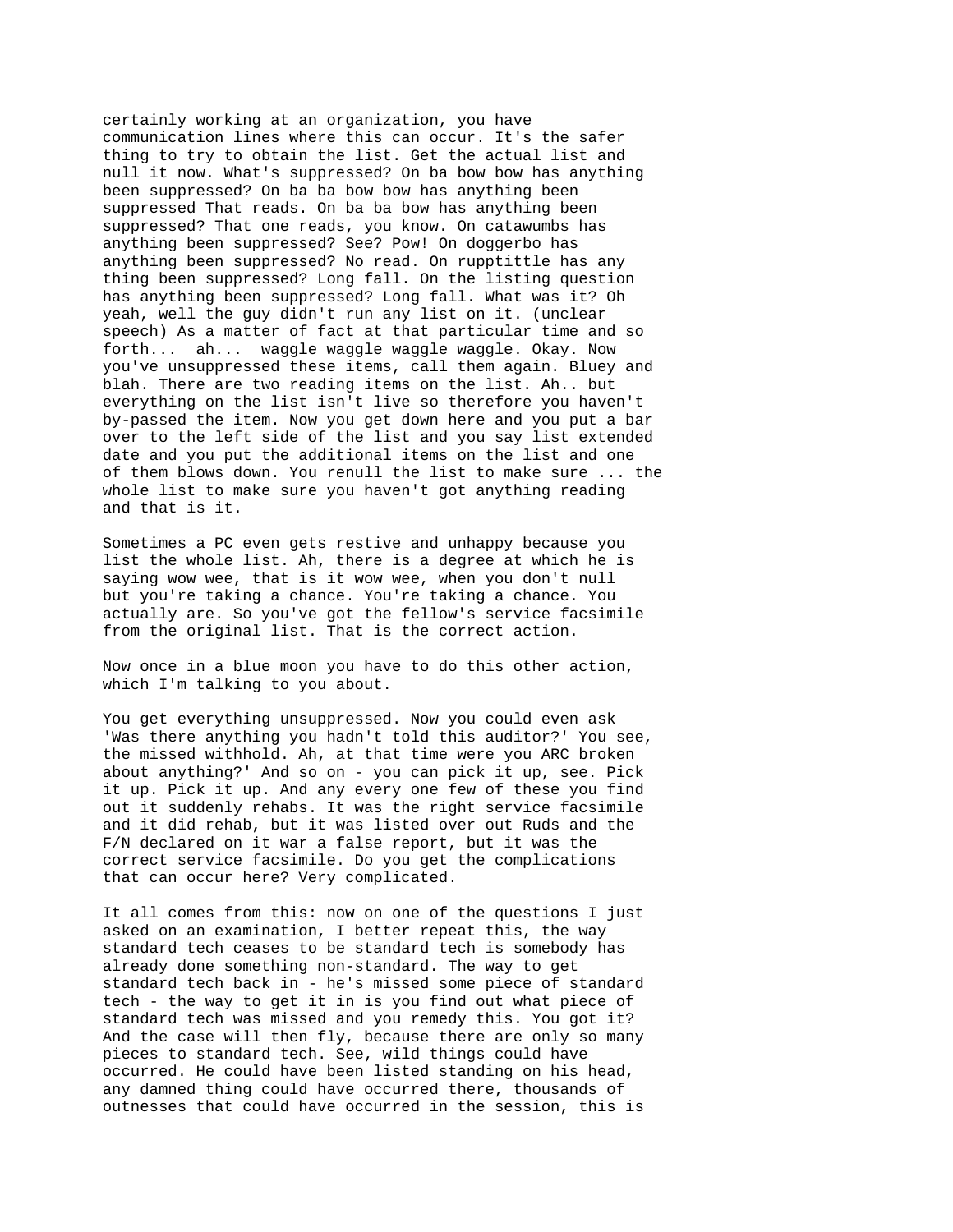the one thing I've got to push home to you. There are thousands and millions - an infinity of possible errors in a session. Do you follow? The only error you are interested in are those errors which violate standard tech. You got it, you've got to get this point or you won't actually be able to repair anybody.

You look for the points of standard tech that have been violated the session run over a PTS, the session run with a missed withhold. Do you get it? The..the bird that walked in to the org and they started to do engrams on him and he couldn't run anything and ... (unclear speech) and so on. His TA was up and so on and they went ahead and ran grades and all this sort of thing, with the guy flubbed up madly way back down the track on points of release. There weren't any points of release ever rehabed on this case. They were running ARC S/W without rehab. The guy came in, ran ARC S/W, you see and got some results for God's sake. The TA never really came down but he got results and he had a cognition and he and so forth and that was pretty good and actually they marked it that they had an F/N, but for some reason the next time he came into session the TA was at 6 or something and then they're going to run Secondaries and in some peculiar way Secondaries are run. And this case is just doing a weird one. Well actually he walked in with a high TA. What the hell is somebody off the street doing with a high TA? Well, obviously he's been overrun. (laugh) I know but he never had any auditing. He never even read a book. But he's been overrun.

What overran him? Well, I want to call to your attention that there it a lot of livingness going on. And also here and there on the whole track, here and there on the whole track they knew something dim about running engrams. They didn't know it well and they didn't know enough not to overrun it. Every point of these you find overruns associated with them. There are various methods of getting rid of engrams. In space opera society they had a sort of a chopstick that came together with an awful crash while showing the guy a photograph of the area he was injured in and this was a signal to the thetan that he was supposed to chop it up and wad it up into a ball and throw it away. If you worked this area over and run that off you find the original incident sitting there. That's quite fascinating.

But there was some effort from time to time to handle a thetan's pictured here and there on the track it's been known that a thetan had pictures. They didn't have any other technology to back it up, but they had that and where these were run you get an overrun. So this can happen, the PC comes in and ARC S/W is great, Secondaries seem to be alright and then engrams the TA went (whistles)... 'Is it getting more solid?' 'Are we on the wrong chain?' What the hell is this? It's an overrun on engrams.

You won't find it an overrun on any other part of Scientology but you'll find occasionally an overrun on engrams. But most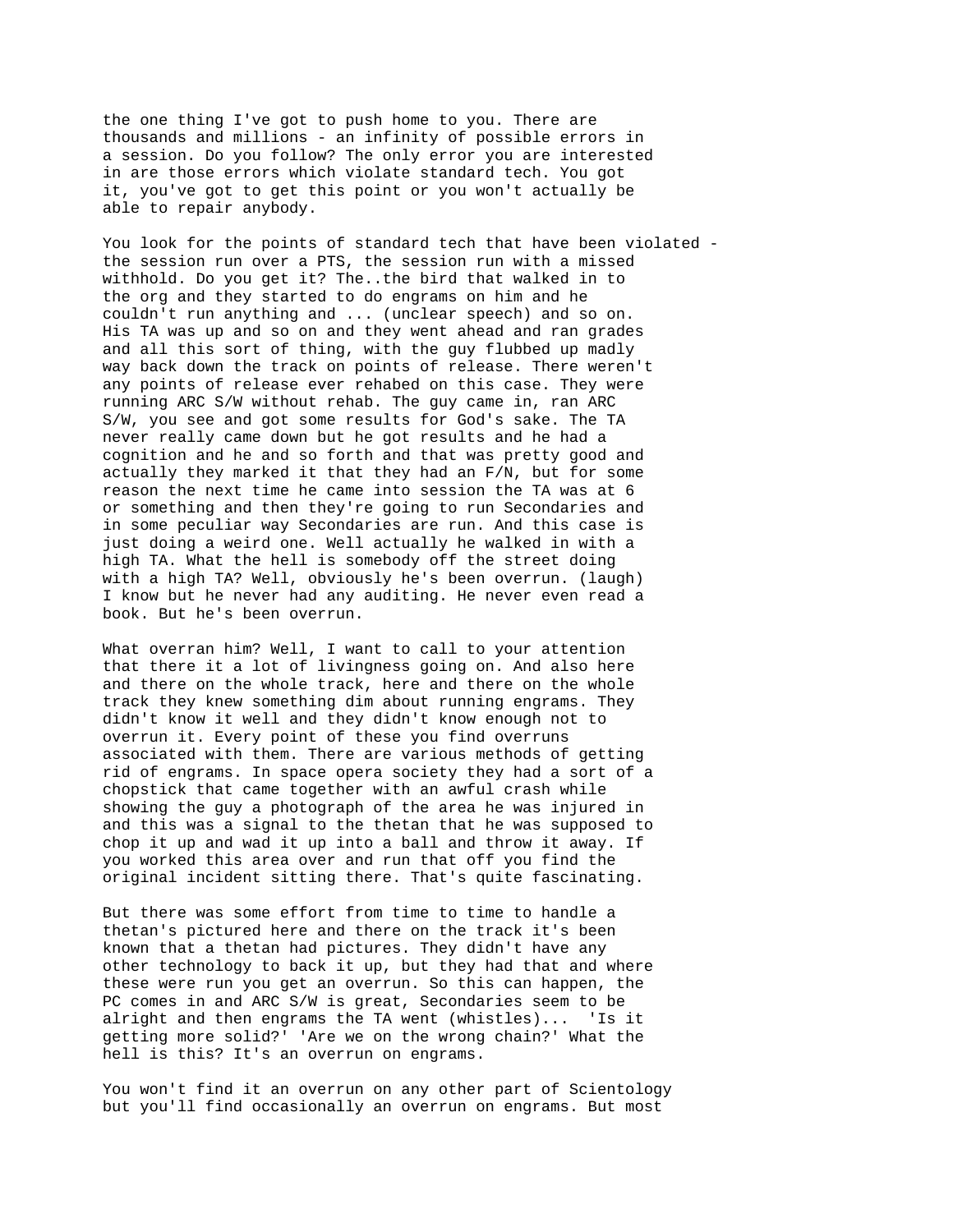frequently it's an overrun on drugs and I would adventure to say that you occasionally have an overrun on life, just the subject of living, and you occasionally have the subjects of an overrun of dying - he's died too many times. (laughter)

Well, his death is a release, what the hell. But you'd have to figure out what it is. What is it? What is it that's been overrun? Well, it could be a lot of things been overrun, so you'd better find out what's been overrun. Now what has been overrun or what has been going on too long or what have you done too often? Any version of the question that would communicate is handled and it is not a list - it is a process. But you get a read on this item and then you do a standard rehab and then you ask - it didn't F/N - so you ask for another one and you ask for the release on that. And it's a little bit better and the TA comes down. And then you ask for the next question and it didn't read and then you ask for the next question and it read, so you rehab that. And you keep this process up and if you do it well you all of a sudden will have this sitting there looking at an F/N. Go ahead. Dead simple.

Now the fellow lives 50 or 100 years later and he's got a high TA, see, you could ask him again 'What has been overrun?' If the question reads there will be one, two, three items that have been overrun and you rehab each one and you've got it made. In other words all that is is a method of finding areas to rehab and it's a process, not a list. Get the difference. Alright! Now, in sequence there are two key processes: 1. Valence Shifter. The Valence Shifter. 'What valence or identity would be safe?' All right. List to one item. Bong! Because you want to list it down to the bottom of the pile and bongo! Which is followed by a question 'What can you confront?' which is a process. Now you can actually write down these What-can-you-confronts and sooner or later the guy's going to BD on something and sooner or later some wiseacre is going to tell us that all processes should be listed.

Now hear me, hear me good and clean, hear me very straight. If you list a question which is not a one item question and by-pass the reads on the items without handling them you pack the case up. You'll pack the case up as neat as anything you ever packed up. So if you ever see on an auditing report form, if you ever see on a worksheet 'What has been overrun?' with item, item, blank, blank, item, you know reading, item - reading, item reading, BD. And you just see it there and you look back on the worksheet and you find none of them have been handled.

The weird part of it is the case will have a tendency then to be packed up. It is not something you do and correct because you're trying to be pedantic, trying to be the villain of the piece who says all the commas must be in the right place. No, you'll find that the case is now packed up. So somebody has got to go back over it again. That's why you must always teach your auditors always to mark the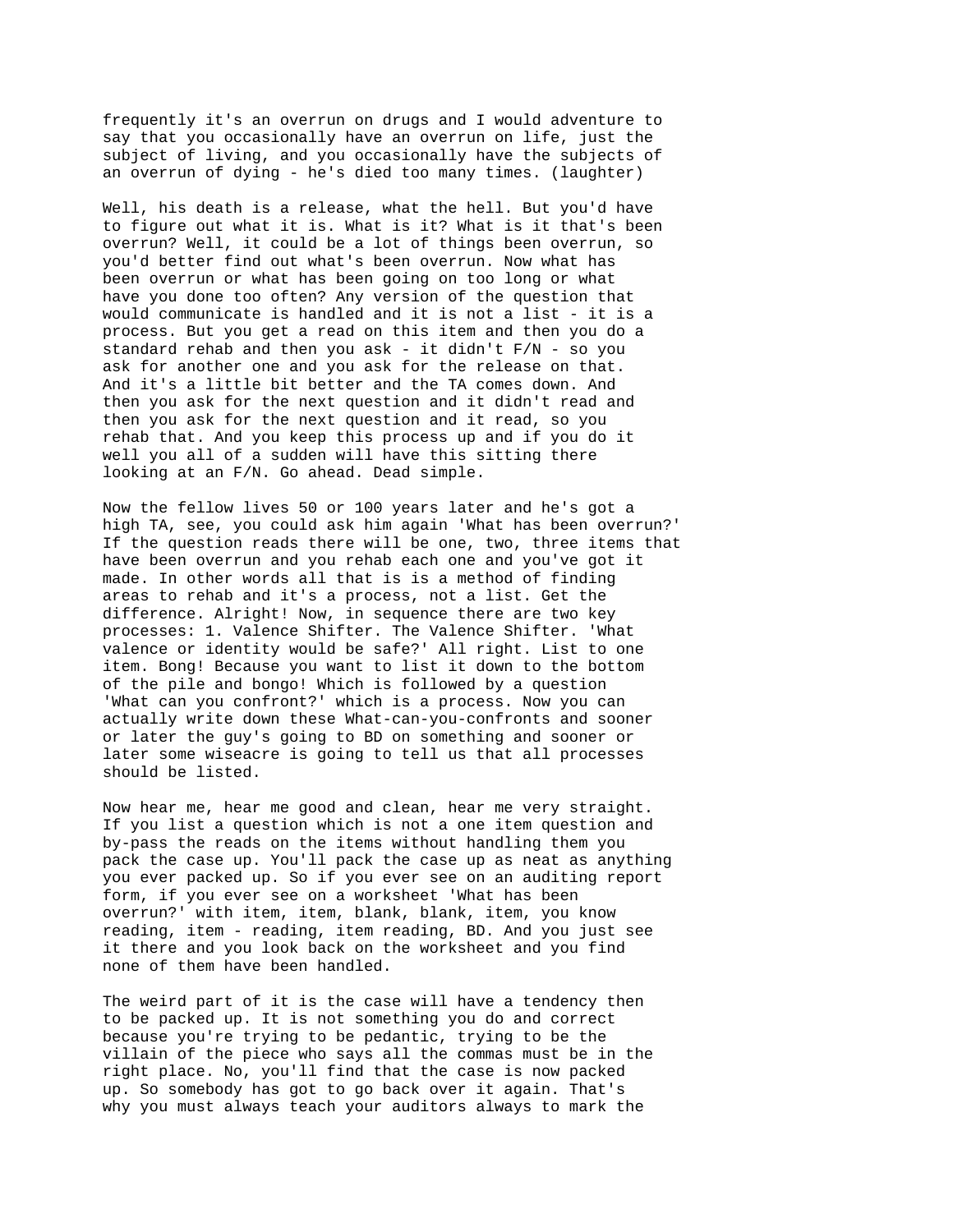falls and BDs. Don't let them make a bunch of stuff without. And you know, I see, most of the worksheets I see these days, have no falls or BDs marked on them. There is no SF for small fall, F for fall, ah.. LF for long fall. You can't distinguish. And doing C/S work is very difficult. It's no trick to writing these things down.

Now you would just see horror of horrors 'What has been overrun?', some type of process of that particular character which is really just a process and if you were to see that listed with no falls after it, and the thing wasn't even nulled, you're not really in trouble, you would actually put in on the listing question 'On what has been overrun has anything been suppressed, anything been invalidated?' put them in very lightly, you're going to get a lot of read out of it.

Ah.. very good, read the first question, on this has anything been suppressed? Woof fall.

Good. Rehab it. In other words you have to unsuppress the list and get each one of them rehabbed. Get what the proper repair action is.

This is one of the vicious ones that can come your way. It already happened a couple of times.

You say 'Use what has been overrun, list what has been overrun and handle each reading item as it reads'. And the auditor comes along and he runs a little list. It is a list, being well trained it's a list and he doesn't even mark the reads. And he's listed it. He didn't do anything with it.

Now what I'm warning you of is liable to have packed up the case at that exact instant. You're going to have trouble with the case now. Wasn't rehabbed. Because every single one of those is a restimulated by-passed charge. It was listed wasn't handled. Now on, sooner or later some auditor is going to make this list he's going to find an item, it is going to blow down, it is going to go F/N and he's got it made. And from that he's going to move over into the thing that every process should be listed.

So I make it loud and clear to you that there are two types of questions: one is simply a process and you write down the answers and it does look like a list, but it's not a list under the heading of listing and nulling. It's not a legitimate question. And under that heading can come any question that reads. An absolute infinity of questions You can actually as a C/S dream them up if they read great. But that's how you'd have to do it. Each one of them has to be handled.

Because they are not legitimate questions. Not legitimate lists. An infinity of it.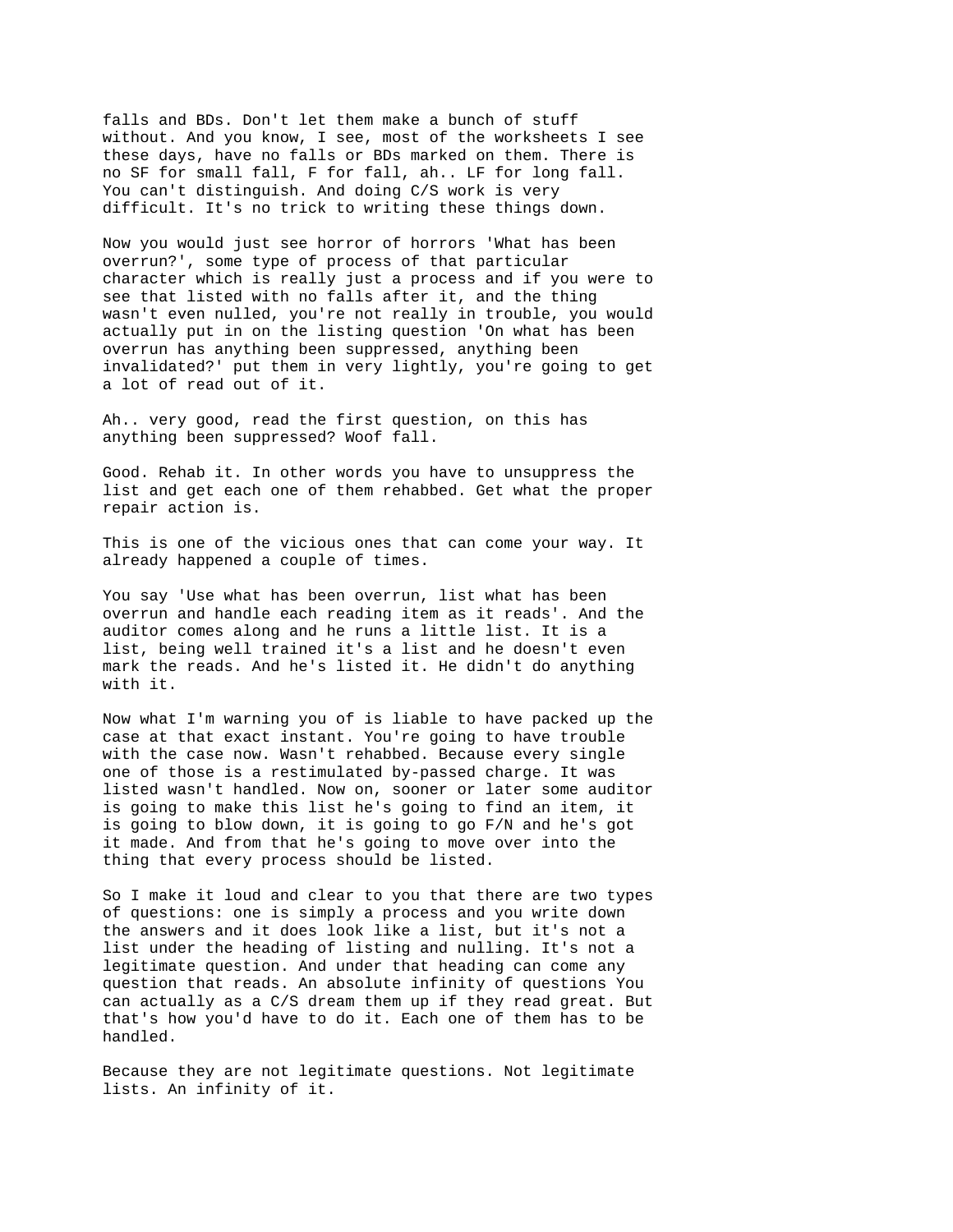Now you sometimes do this very lightly to find information from the case. Let's give you an example where.. where you are trying actually, you are actually trying to find out why this fellow has an invisible field. He somehow or another by some mystery has wound up at about 5 or 6 OT and he's got an invisible field. Well he can't see anything. You've got a blind thetan or something. Now you can actually undertake this as an as an action. It's merely an exploratory action. You can ask the auditor to list what it is. 'Regarding this invisible field what is it?' (laughter) Now you hold a pistol at the auditor's head on this, you say 'falls, small falls, long falls, BDs for god's sake mark them down, boy, mark them down'. It's an illegitimate list don't you see, but it's still alright. Ya, it's handled like 'What has been overrun?' It isn't one thing and it never will be one thing. It's always a composite.

Now you get into trouble this way by thinking in this framework: the magic button. I've lived in the atmosphere of this god damned non-existent magic button since 1950. There is one thing wrong with the org. There is one thing wrong with the case. Now what would you do as to all other considerations, look for this one magic thing. In 1950 it was the fellow who was supposed to be shot in the gluttonous maximus by a biochemical thing which made him at once clear and which we would by now be rehabbing like crazy so we could get on with it.

(laughter) I don't know if anybody here remembers those days but there was a great deal of discussion in those days concerning the fact that there ought to be some chemical, which one would load up into a syringe and the word One Shot Clear became current, but it was actually a sarcastic word. But people listened for this button and for quite a while I researched on this basis, so actually I've given time to this idea and I can absolutely assure you, completely and 100% that there is no magic single button.

For instance the LRH Comm WW was looking through policy letters the other day, he said 'something is wrong, something is wrong' and therefore it must be contained in policy. Well alright, undoubtedly true within limit. And so therefore I'm going to read all of these policy letters and applying it out and all of a sudden he found out that it says that an organization, which has undergone a period of interiorization, heavy traffic internal, heavy traffic internal will shortly after that go into a slump. Heavy internal traffic is followed by a slump. Naturally it's interiorized and isn't handling outside, so it goes into a slump. You probably remember the policy letter. Anyway he found this policy letter and he promptly started applying it and got people to promote and just dropped the idea of internal this and that and the other thing and he said let's just have at it and let's do this exteriorization action. And I'm sure they'll make it. 4 or 5 weeks from now we'll have them coming up the line. But he should .. he was looking for a magic button, a magic single button.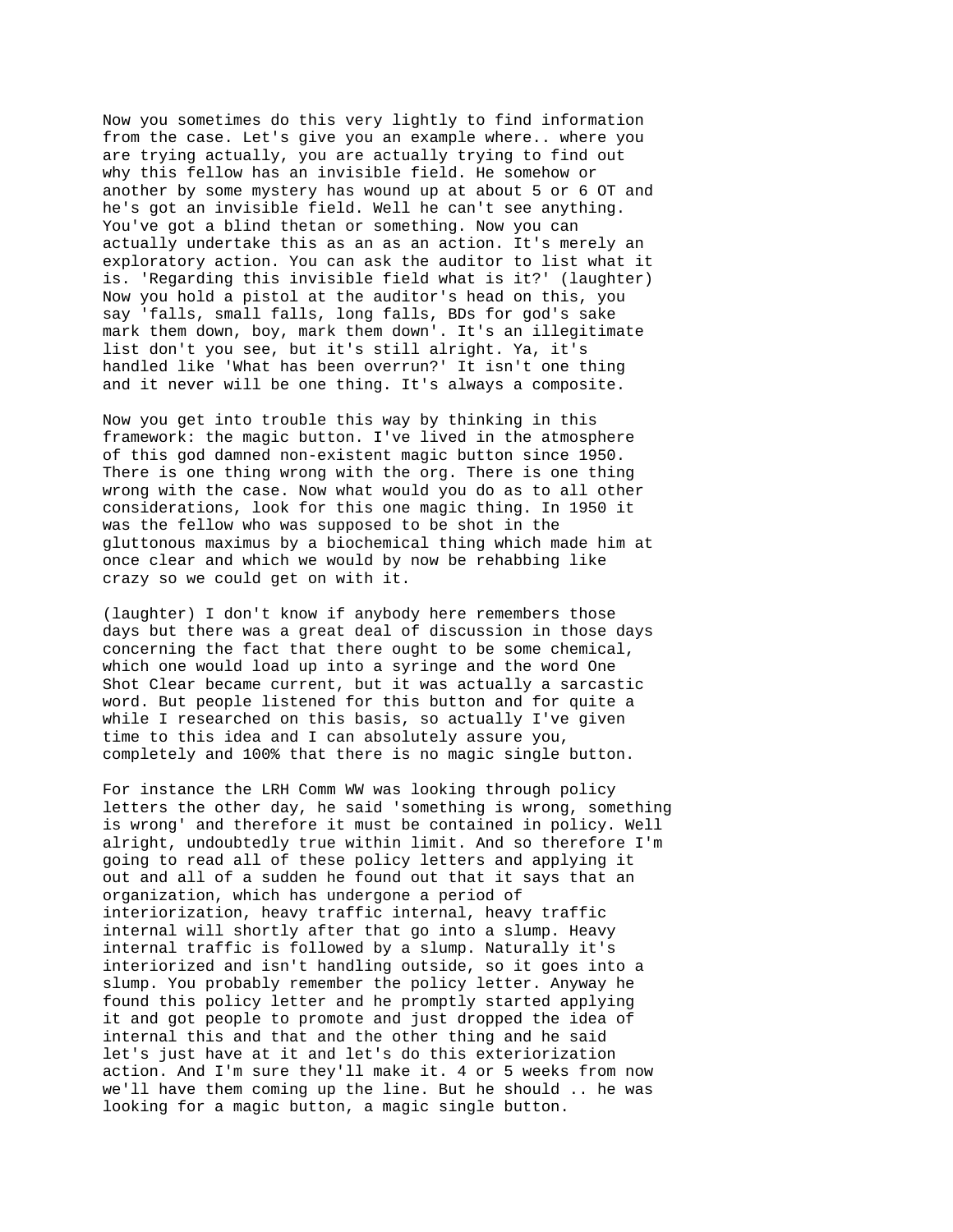Well the reason he came down to looking for the magic single button which would resolve the case at that particular instance is because a great many buttons had been very neglected for a very long time. Now at any given . what..what deludes you in this is at any given instant there is a magic button, see, at any given instant there is a magic button, which when handled changes to another magic button. (laugh) You do that in putting in the rudiments. When you're putting in the rudiments the single magic button on the case - ARC break. The single magic button NOW is PTP. The single magic button would be missed withhold. Do you get the idea? And actually going up the grades each grade is the next magic button. They are magic buttons alright, but they are not just one button.

There is no button, there will never be a button. I can assure you there will never be a button, which pressed with great expertise will suddenly blow a person to OT 8 from insane asylum or wog. There is no such thing. And the reason there isn't such a thing is because awareness is a gradient. It's what he becomes aware of. Now maybe you can shorten this gradient down to an hour, but it would still be not one button. It would have to be a whole series of buttons in this hour, ba ba ba ba ba ba ba ba ba ba. Do you get it? And you'd have to know what button to push at any given instant in that hour in order to clean that thing up. Do you see? So the one button to hell with it. You can say, well I know the button. Yes, yes, I know of a button. The guy is just mocking up his bank and if you could get that and work on that he could be convinced of that, why naturally then the whole bank would blow and he would be a Clear. Obvious. So there is one button.

Well, in the first place right above that there are a whole lot of body thetans who also have the same consideration, only unfortunately they have the consideration they are him when they are not, and unfortunately above that at 7 he will discover that there is another whole row of aberration, as a matter of fact there are about 6 of them, quite in addition to pictures. (laugh) So you see even that doesn't turn out to be one button. He's Clear alright. Great. Great. Se hasn't got any pictures. Fine. Now he goes up to III and he gets rid of all his body thetans. So he hasn't got any body thetans and so on. He can mock up pictures and not mock up pictures.

He's in beautiful condition. IV is all straightened out. Re's all rehabbed and so forth and he suddenly begins to ask the question 'Why am I not 9 feet tall yet? I was 9 feet tall on Thursday and I as only 2 inches tall on Friday.(laughter) Why is that?' Well, there are 6 or 7 more things that are wrong with him, and they're contained in the upper line of 7 and 8. I'm not trying to make a mystery out of these things and say, oh well you find these things when you get to 7 and 8. There are things like postulates and there's things like interpersonal relationships,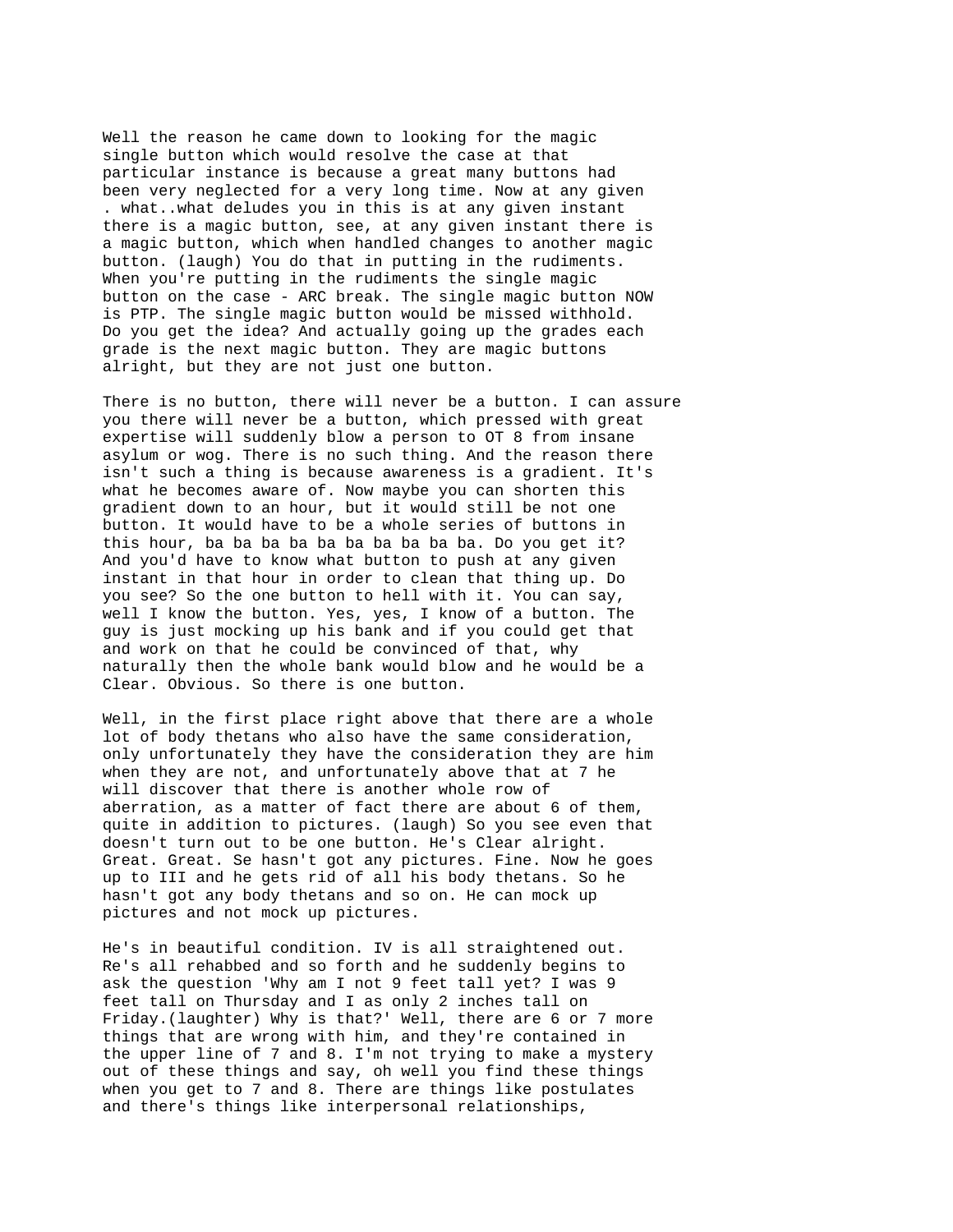there's things like the interrelationship with life itself, there's on 8 there is 'who made this damned stuff?' (laughter) Who made it and also who didn't want him to? (laughter) Do you see there are things like this. Is somebody standing around holding it there and mocking.. keeping it mocked up? (laughter) You can get a lot of questions come up. The resolutions of these questions and so on are all that's wrong with a thetan.

Now let's get back to where we started here. Do you have some idea now that the listing and nulling laws apply to legitimate listing questions? Now there possibly could be more legitimate listing questions than the 7 or 8 which are already there. I don't say that some of these would not list to one item, but if they list to one item it's because you're asking for the mostest or the bestest or the biggestest. Do you get it? 'Who is the biggest watermelon?' (laughter) 'What is the biggest planet you have ever been on?' One item question obviously because you asked for it. And that would determine it to that degree, but there are a little row of them, which don't have the biggest and mostest, they just come out to one item. And unless they come out to one item, cut the PC throat, it'd be kinder.

Now the questions of VA oddly enough are so centrally located with regard to the PCs mind and beingness. What have you got? You've got persons, places and subjects. Wow! And the funny part of it is that you could probably carry them on and on, you could probably get some other reads, you could probably do this and that and they are so centralized in the field of aberration that they.. actually you could count on the first BD being the item on the list so that you can cut it short, but do you realize that that doesn't disobey the laws of listing and nulling.

On a centralized question like that the first BD is it on the list. Take it. The weird point about it is when you go back to rehab VA, the minute you go back to rehab VA, providing the auditor marked the BD, which BD'd. You know he didn't do A, which BD'd really, but then wrote down B and put the BD after B. he could make some goofy error like this. But you go back and repair these VA and it's very very peculiar, you'll find out it's the first blowing down item.

Now you say, well that therefore must be a law of all listing. It doesn't have to be a list of S&Ds, it doesn't have to apply to S&Ds, so it's still the one reading item on the list. So please differentiate, that in VA you are just being given a fast route which still follows the laws of listing. It isn't a special case. It just happens that VA follows the rules of listing, all the rules of listing occur on the first BD. Bong! That's all. It's peculiar. And you'll find on some S&Ds that it's not true. So what I've given you you'll see in VA, it's this peculiarity, it's the first BD.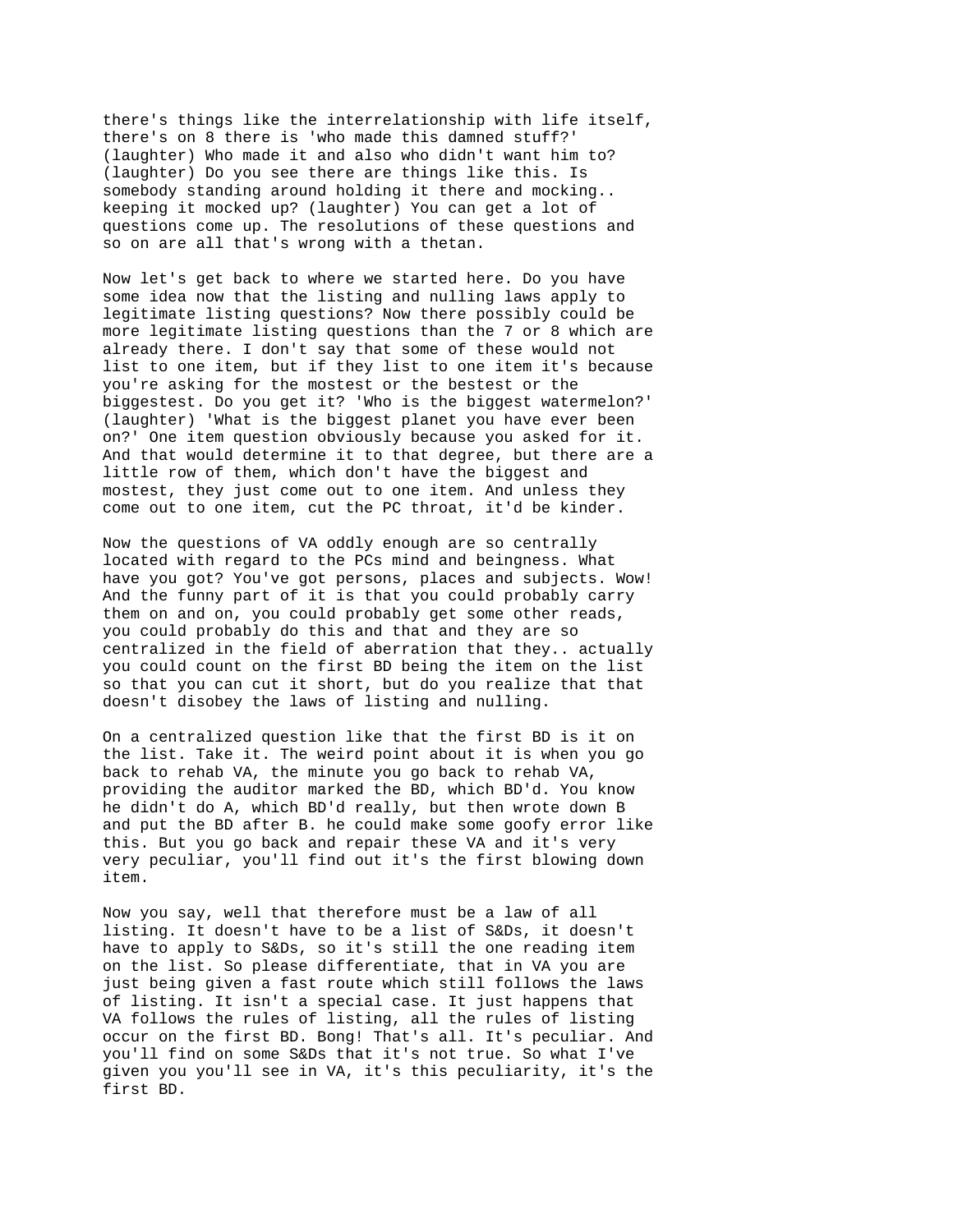Now you can look on a VA list and you can see that he took the second BD, and it inevitably will be a wrong item. So it's not correct, it's the second BD. You look on an S&D list and you'll find the third BD reading is the correct item. Insufficiently central to the intelligence of the being, you see. (unclear) ..you've listed here over on the fringes and he blew some charge here and he blew some charge there and he blew.. if you say, persons, places... what the hell man, you're going right up against the substance of 7 and 8. Bongo! Bongo! Dead on! And the person says 'oh yeah' because he's sitting right there. It's just a peculiarity, so that is simply given to you in an effort to let you get it done in a hurry. And no other significance than that, so don't lean on it all over the place and run up a big ridge.

Now where an individual is rehabbed on VA you always carefully do the whole job, you null the whole list to see if it has to be extended in any way... Why? The PC thought of something else when he was listing. He didn't have the listing question. This. That. There is a goofy outness here, see. The PC was still thinking about something, all of a sudden something else distracted his attention and he thought oh well, what the hell, I mean we've got to get this session through with here.. I've got to meet my wife, or something you know. Attention came off the session, he got a BD, something goofy like this. There is no way you can prevent this except by being an auditor. What the hell are you doing auditing so up to? Well, what were you doing auditing a PC who had to meet his wife? I've never audited a PC who had to go out and meet his wife at 4 o'clock. Oh no not me! Now I want to put in a Reality-factor here... we gonna run waffle, waffle, waffle, waffle. I'm going to run a resistive case list on you... That's a hell of a gag. Boy that's real scum. Didn't this auditor ever hear about the fact that he had to be in ARC with the PC?

One of the reasons the fellow runs the resistive case list, he can run a resistive case list on somebody who is just momentarily hung up and find out what it is, he still falls in these categories. The guy was sick on Thursday, must do an assessment on the thing. It says he is physically ill. That's it. So, the net result, the net result, when a guy gets the R-factor he's liable to tell you something like, ja ja ja ja ja ja... you know, funny attitude, this guy must be in a hell of a rush... .ask the guy you were rushed on anything? Oh yes yes I have to meet my wife at 4 o'clock. Good. Before we start this session actually I want you to get out on the telephone and call her. Oh I'm sorry you can't, she's driving around in the car now. Good.

Alright, I'll tell you what, at the risk of upsetting you, and so forth... ah.. we're going to have this session this evening. Be back here this evening. Why, why, it's perfectly alright with me, I can suppress this while you're auditing. (laughter)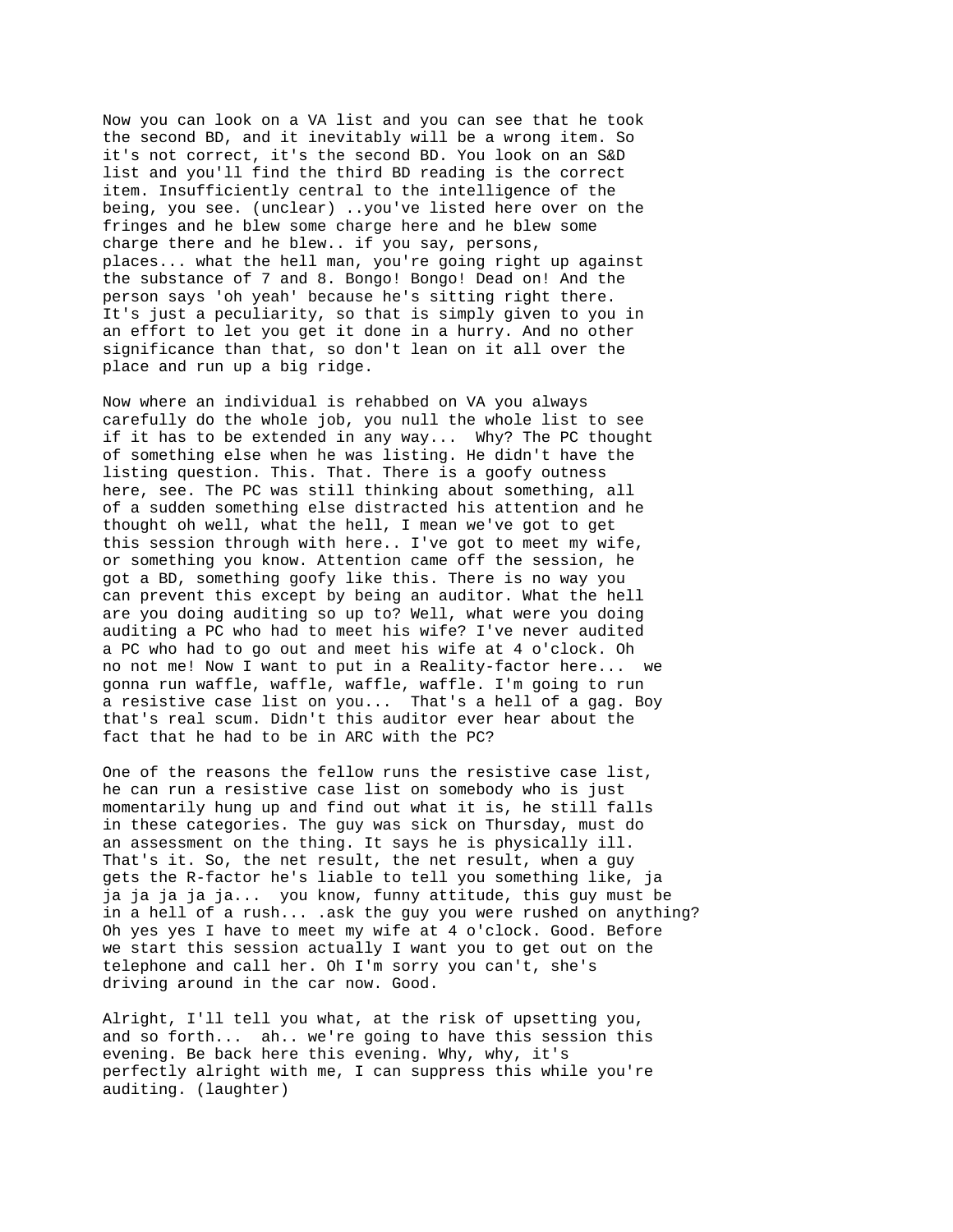This is all part of making the PC fly, you see. You actually could have spent time, have you had food, have you had sleep, do you have to go any place, and so forth, except this is so god damned pianola and play it by dropping the penny in the machine and so forth that it is a damned bore, as they are currently saying and they'll be saying something else in the future sometime, it is a drag. (laughter) It's a waste of time. Ah.. therefore, therefore you immediately assume that your PC is in one of two conditions to be audited, which is he set up to be audited or he ain't. (laughter) And of the he ain't there are two categories, the ones the auditor can repair and the ones he can't. Well, I'm very sorry I'm in an awful rush. I have an appointment with a physician to have my leg sawed off at 4 o'clock. (laughter) Actually there is something an auditor can do about that - you can say go and call him up and cancel it, huh. Why should I do that? Well, one of the reasons is I'm auditing you. Mixed practices. (laughter) So therefore a process can be written down and look like a list and there is a thing called list, which you then list.

Now as we look into this with more intimacy we find that the definition of a complete list is a list which hag only one reading item on the list. Oh yes, you know all about that. Of course the other items that just tick, no they wouldn't do, many exceptions to this rule. Ah.. the .. ah the list which we null with out ruds has long falls on various items. There aren't any exceptions to it none! None! None! That is a list and this is brought forward for this remarkable reason: That the auditors in 1962, in 63, used to come around and ask me all the time how many items should be on the list. How many items should be on the list. Should list be four items? What is a full list? Should it be two items? Three items? Four items? Twenty items? You have to give it some sort of a figure. You're asking me some balderdash question like how long is a rope? And it's as long as there is a complete item on it.

Now I have seen some pretty damned long lists. I have seen a list go two or three pages before the item fell out of the hamper. That sounds incredible and it is almost un.. incredible. It happens damned rarely, but it does happen. So you see some auditor he says, well let's see I've gotten down to the bottom of the first page and somebody is liable to be very upset indeed if I go on listing page after page. I've been shot for it in the past and I don't have any item yet so it must be a dead horse. Listen, did the question read? The list won't dead-horse. No listing question which read will ever dead-horse, because the only reason a dead horse dead-horses is the listing question did not read. (laughter) If the question read you get an item. And I've actually seen very recently a folder in which there was a reading listing question and then after listing half a page the auditor decided it must be a dead horse because all the items up to that point did not now read, two or three of them had read.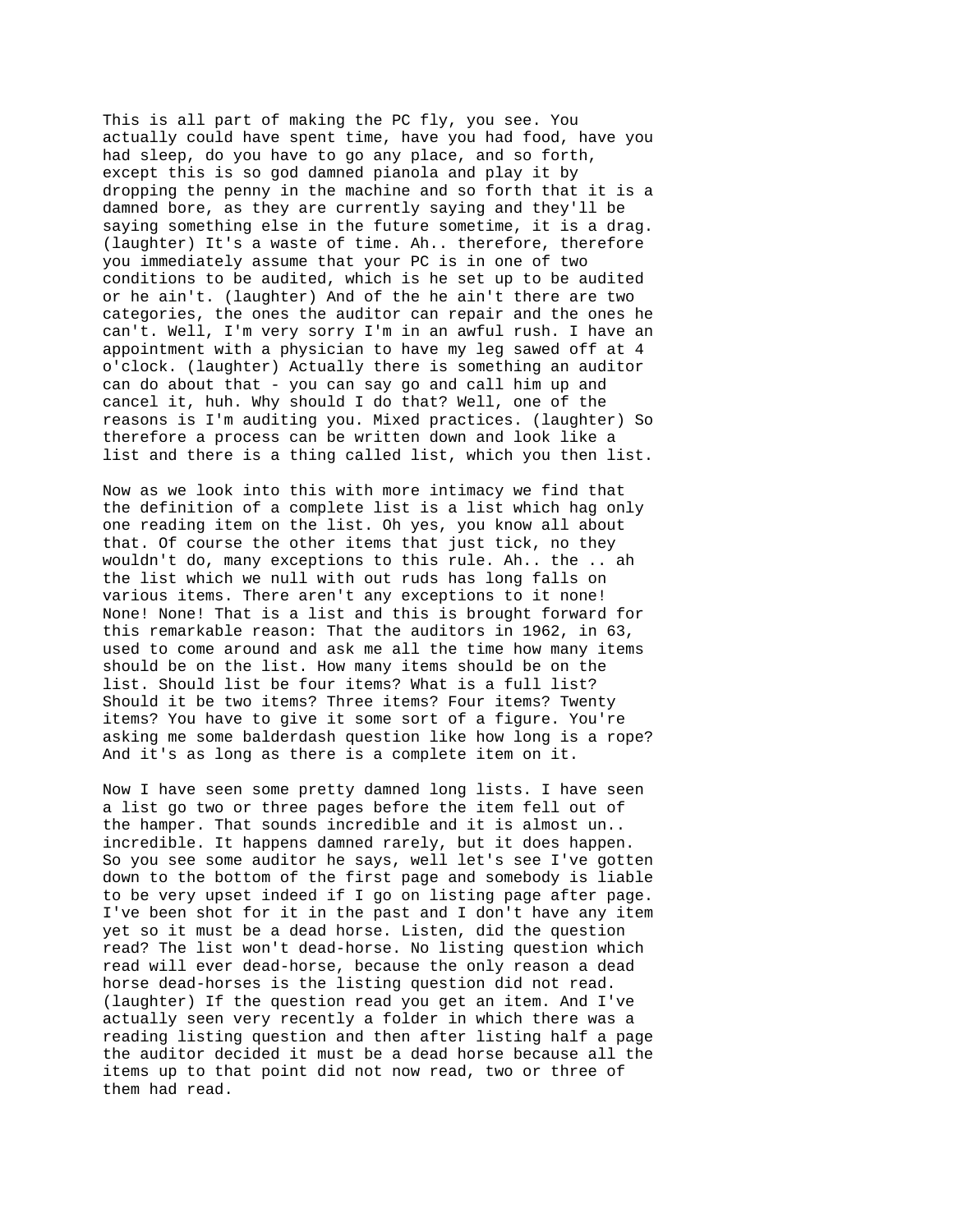So what was he doing? He was auditing one of these wide things. Do you know that the PCs attention, goes way out and comes way in and goes way out and comes way in cyclically.

There's certain test research processes you can run and he starts talking about this, see. he'll say the table, the chair, the clock there, the bureau, the glass of water, the room, a wall, that duck over there, America, that star, the sea in the Galaxy, yes yes yes the Galaxy, the star that other star of the planet, of the moon, that range of Hills, the the tongue there, the floor.

You can watch his answers, they go out and they go in; he's buttered around the place. Do you follow? And if he is really dead in and he wasn't really right to recognize there was anything like this and the list is being listed just a little bit soon on his case should we say .. ah, it read, it's going to be a long list. And you read it and you null it and if the question read then one of two things is true; the items are suppressed, which is easy to do because you null it with suppress, or the list is incomplete. And I actually have four little questions that you can ask and you have them on a bulletin write-up. It' most usually the first item on the list on a long list that's always the figure.

The candidate that has been by-passed is the first item. That most frequent. The second item comes in a little bit behind the first item. And the list is incomplete or the list is suppressed.

There's certain various positive things that are wrong with lists You can take these laws of listing and make a list of the laws of listing for assessment and go down the case with each one and you would eventually find every damned reason. One assumes that standard is in before he does the laws of listing, so you would have to put on that something like 'Was it listed with out Ruds?' To make it a complete assessment form I would just check on that. To make an assessment form on this you would have to put 'Was it listed over out Ruds?' and for the uninitiated you would have to list the Ruds that could have been out while the listing was going on or which were now out and then you would have a total which was more or less known anyhow.

But these laws of listing could be added up. Do you see how you could do that? You can take any of the materials of standard tech and list them out and ask questions of it and work them this way and work them that way, because what you are doing. It's the difference between a mechanic using a screw driver and a pair of pliers. You know, he uses a screw driver and he uses a pair of pliers. Well he sure can use them in numerous ways. Got the laws of listing, there are probably a dozen ways you could use these lists. All right, complete list, there's all there is about a complete list, because that's what it is. But remember by the word list here we mean from an authentic reading listing question.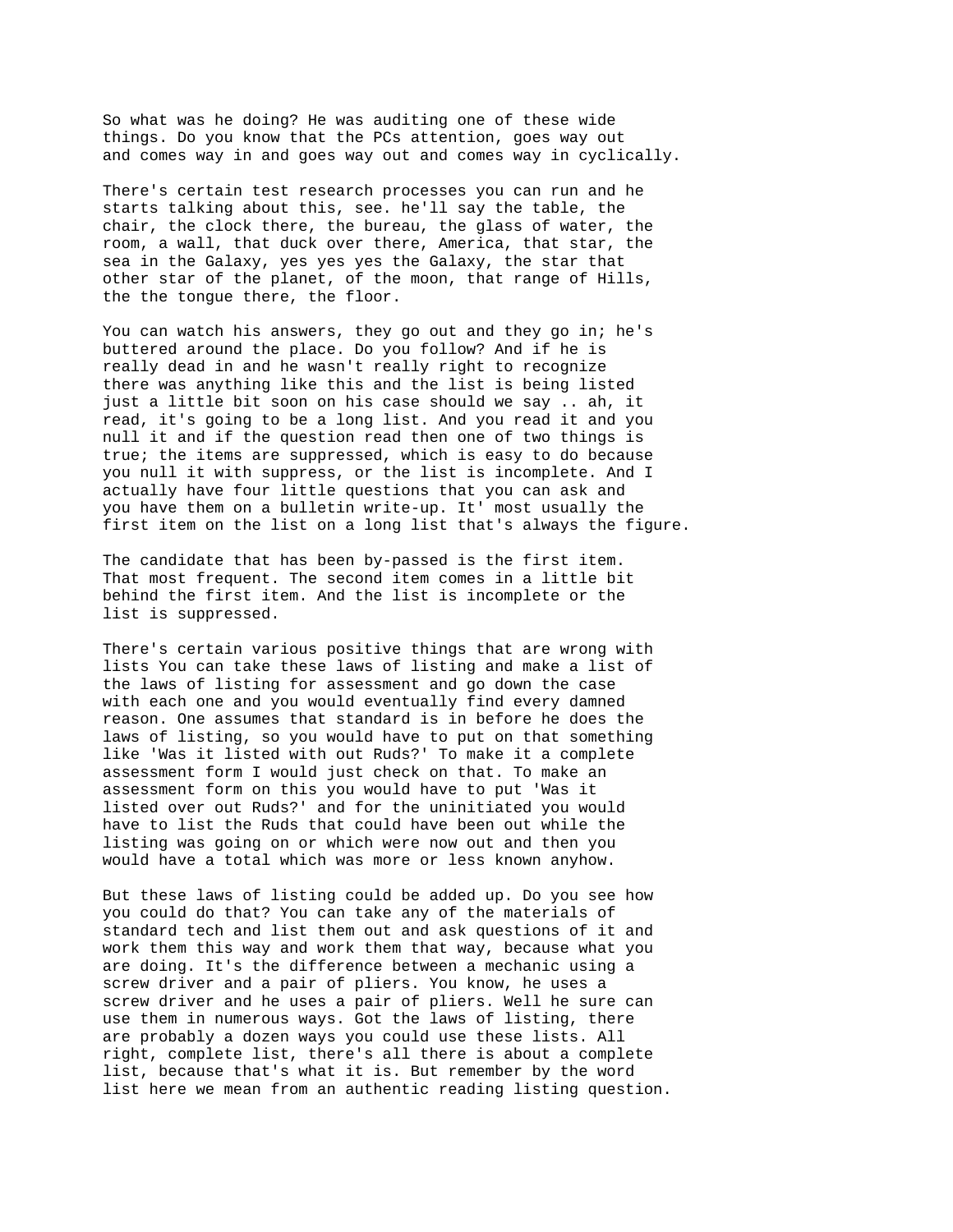Two, the TA rising means the list is being overlisted. It's too long inevitable and invariable a rising TA inevitably means that something has been done too long and so on. Sometimes with a suppressive and so on you will see a TA rise. You'll see a suppressive - TA rise. And you say aha, that's a variation from the laws of listing, because, look at that, it's been a stuck high TA and it has come down like mad when we all of a sudden got this suppressive. Oh oh oh oh, I'm not trying to make myself right. It was simply an overrun. He was an overrun. Se was around far too long. (laughter) One of the reactions of suppressing are incomplete cycles of action and overrun on cycle of action.

To handle the handled is also very suppressive. You got a floor all clean, somebody comes along, tells you to clean up the floor. A Suppressive cleans cleans. It's one of the characteristics.

It doesn't make somebody who cleans a clean a suppressive, but he invariably does this. He's got.. the house is all painted, it's all finished, just getting ready to put away the paint brushes, the suppressive comes along and says look at that, you'd better get to work on that, hasn't been painted well enough, go on and paint the house. He'll also come along with only one wall half painted and say you will have to rake the garden now. But different suppressives they are in the overrun or in the incomplete.

So you've found a suppressive is overrunning something. Also you will find that the subject of this suppression is an overrun. It is not a violation of this, but once in a while you'll find an S&D is the reason of a high TA, once in a while. And then you sit very mysterious, but of course it's quite obvious that the person needs an S&D, he's sick, PTS and so forth. You just happen to give him an S&D and you happen to see the TA go down, you wouldn't necessarily always order an S&D because some body's TA was high, do you follow? It doesn't work.

Now, a TA rising while you're doing a list it means it's overlisted. And boy you can catch that right now, right now, right now, right now. It was the second item it starts to rise on the third item. You can catch it right now, just like that. Pow! Pow! Because you see a rising TA is first signaled by a needle going from right to left, instead of left to right. Now it's true that there is a little bump that a person can go across, a little bump he can go across and you said jinx and you had a surge and then you said brown and it sort of rises a little bit. You know the needle return to position, and then it says balderdash and goes bbblumsp. you got it. So it isn't the first tiny little bit of motion of the needle. And when that thing is going up the PC starts to think. There are other things that go along with it, he starts to comm lag the needle starts going over to the left and you've already ... you have a forecast of the fact that you are just about to overlist.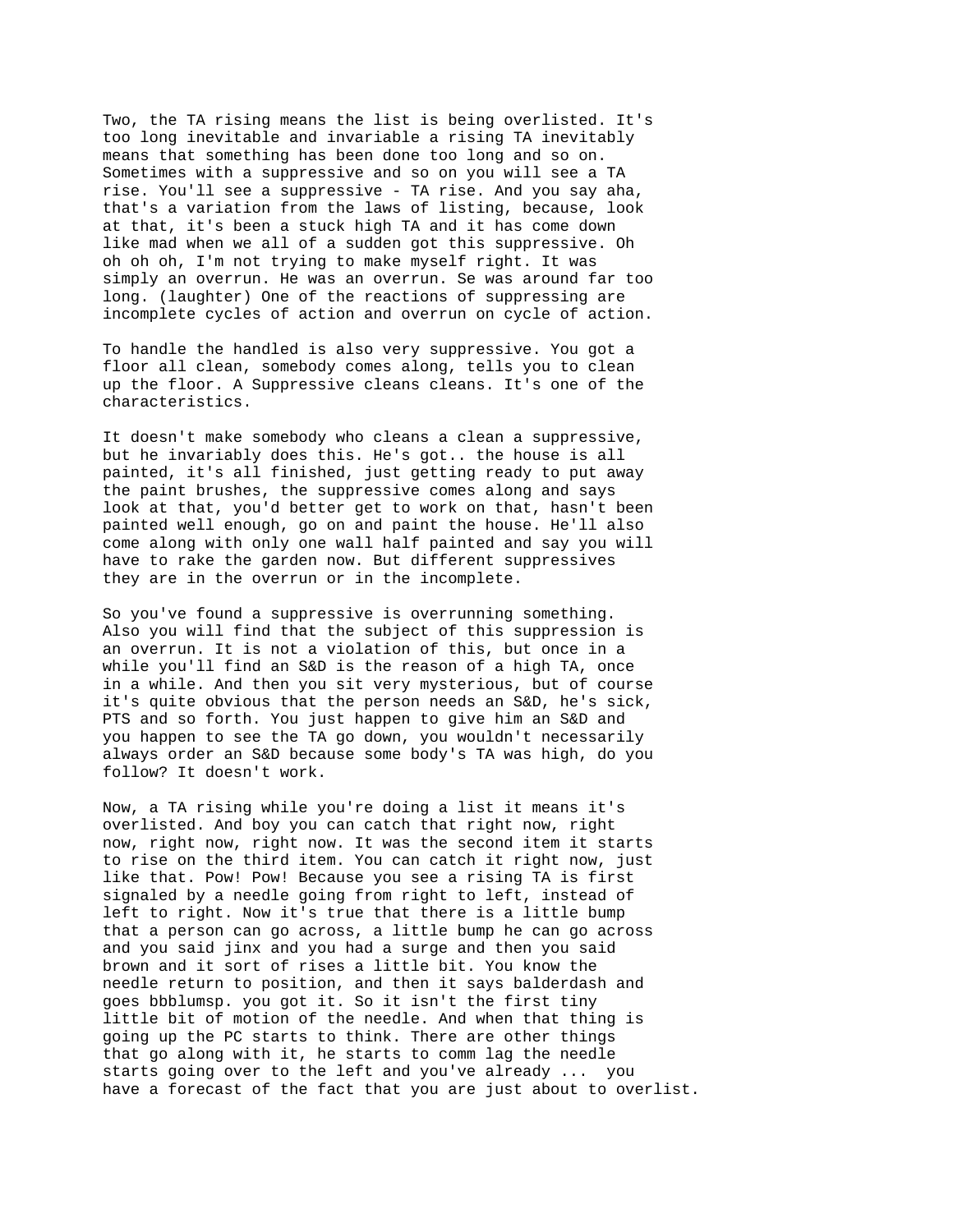This is forecasted.

Now if you did this, if you did this, if you nulled the first three items and it was starting to apparently rise on the fourth and it did the first three items and then having done the first three items it looked like it was rising, you went back and nulled the first three items, you got in suppress on the first item and on the second item, and you still didn't have an item you go on listing. Do you understand? And if the TA now really started up like a surge you would go back and examine that first item again. Do you see? He's done something. We had an example, we had a person of another nationality and he was given an S&D and he put the item on the list, which by the way some sessions later came up, but he put the item on the list and then he thought oh my god that's not socially acceptable and he (bang). And boy, nobody could persuade him to let that item read again.

In America such an item would be mother, do you see? You wouldn't dare put, a lot a lot of areas wouldn't dare put the word mother on the list. In Italy it would be priest. You know, father Giuseppee (laughter). Has anything been unmocked? Yes. Who or what has tried to unmock you? See? You're asking, anything tried to unmock you? Right away this is what communicates you know. he's asking himself has anything been unmocked, anything uncocked, father Giuseppe, aha, oh no. (laughter) Can't give it to him. Now you do give it to him. He is now all in the middle of guilt. He'll give the manifestation of you having found the wrong item but only visually, the way to really get him in trouble is to continue with, a little bit further, and really give him a wrong item, you let him struggle with that one, very often you give the PC a wrong item, he struggles with it. But you can give him a right item which he struggles with. It's whether or not it obeys the rules of listing. It obeys the rules of listing, that's his item. Father Guiseppi that's it, pooh. Oh no oh no oh no, yes, yes I guess that's it. (laughter) he'll come right straight through it, you see. Alright!

Number three: a list can be underlisted in which case nothing can be found on nulling. The question read, the question read, you listed a list, nothing is suppressed, two or three items read as you listed it - incomplete list. Nothing read, so extend it. You put a little bar over here and mark extended. Don't ever you or let your auditors get into a position or habit of extending a list without marking a bar over to the left of the list saying ext. And if you ever extend a later list, later extend an early list is what I mean why say ext with the current date so somebody knows it's been repaired.

Now, if after a session the TA is still high or goes up a wrong item has been found. And that can happen between the session and (the environ) and the examiner. He left the session having done a Remedy B. He left the session and his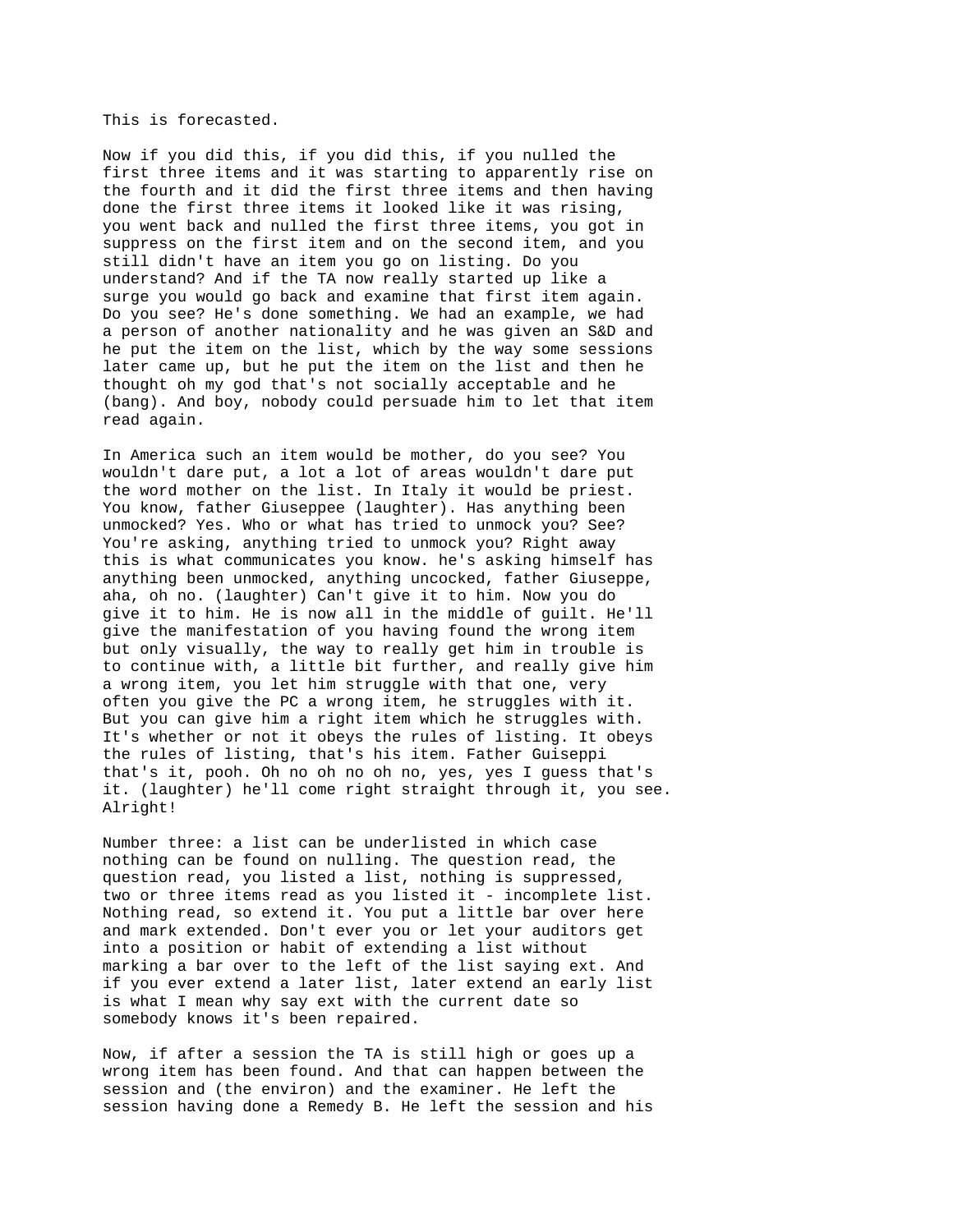TA was at 2 and he arrives at the examiner with his TA at 4.75, to give you an extreme example. You don't have to ask any questions about it whatsoever, you just say wrong item, back to session. Or you say examine the list. Now remember that it was always wisest when you have a direct evidence of an incorrect list to get the list corrected before you bingle-bungle around with Ruds, because it is the out rud. So, this can happen a couple of days later, only it doesn't show up as a high TA, it shows up as his face went solid. Yeah, I have some pressure on my face, or something of this character. (unclear) I was all right after the session. I was sure it was... And your correct action is then go back and have the list corrected. It's a wrong item, wrong item, wrong item. Another evidence, particularly on VA, he got in ethics trouble within a very short time afterwards, 48 hours something like that he finds himself in ethics. Ah the.. he finds himself in the hands of the medical officer.

Now, you might run into some firefight like I ran into one time, whereby the galley was busy feeding badly in an unsanitary area and a whole bunch of crew members came down epidemically at the same time I was getting some auditing accomplished with those guys and (laughter) and now we had to disentangle what this was all about. Were they being super suppressed? All of a sudden had a mad team walked in on the scene? What had happened? What had happened? Well all that had happened was somebody had fed them rotten meat (laugh), but it sure made one wonder.

Now the funny part of it is the guy who had fed them the rotten meat had had three wrong items on power just 48 hours before he knowingly fed them rotten meat. (laughter) Now you say I was looking all over the place to find the wrong items - well I found the wrong items, I found the guy.(laughter) That's how far it can go.

Now if the PC says it is a wrong item, it is a wrong item. Now the trouble with that is, is this father Guiseppi thing that I just said. - So the PC is saying ah I don't think that is my item, I don't think that is my item, I don't think that is my item. All the rules of listing say it is his item. What are you going to do? Interesting question what are you going to do? Alright, we leave it at that. (laughter) I'm not going to solve all your problems (laughter). But this is true. If he says it is a wrong item it is a wrong item. In the first place he is going to go around worrying about the catholic church to such a degree that he's going to spin in if you give him father Giuseppi. I will solve it for you, there is nothing to it actually. Ah, you ask him, just discuss this item with me, I 'm not trying to force it on you, you don't have to have this item, no you just don't have to have this item, anything been suppressed and so forth on it, invalidated and so forth. Oh I sure invalidated it, oh wow. (laughter)

Now where do you put those auditing reports normally? (laughter) he's landed up with a problem hasn't he? Well,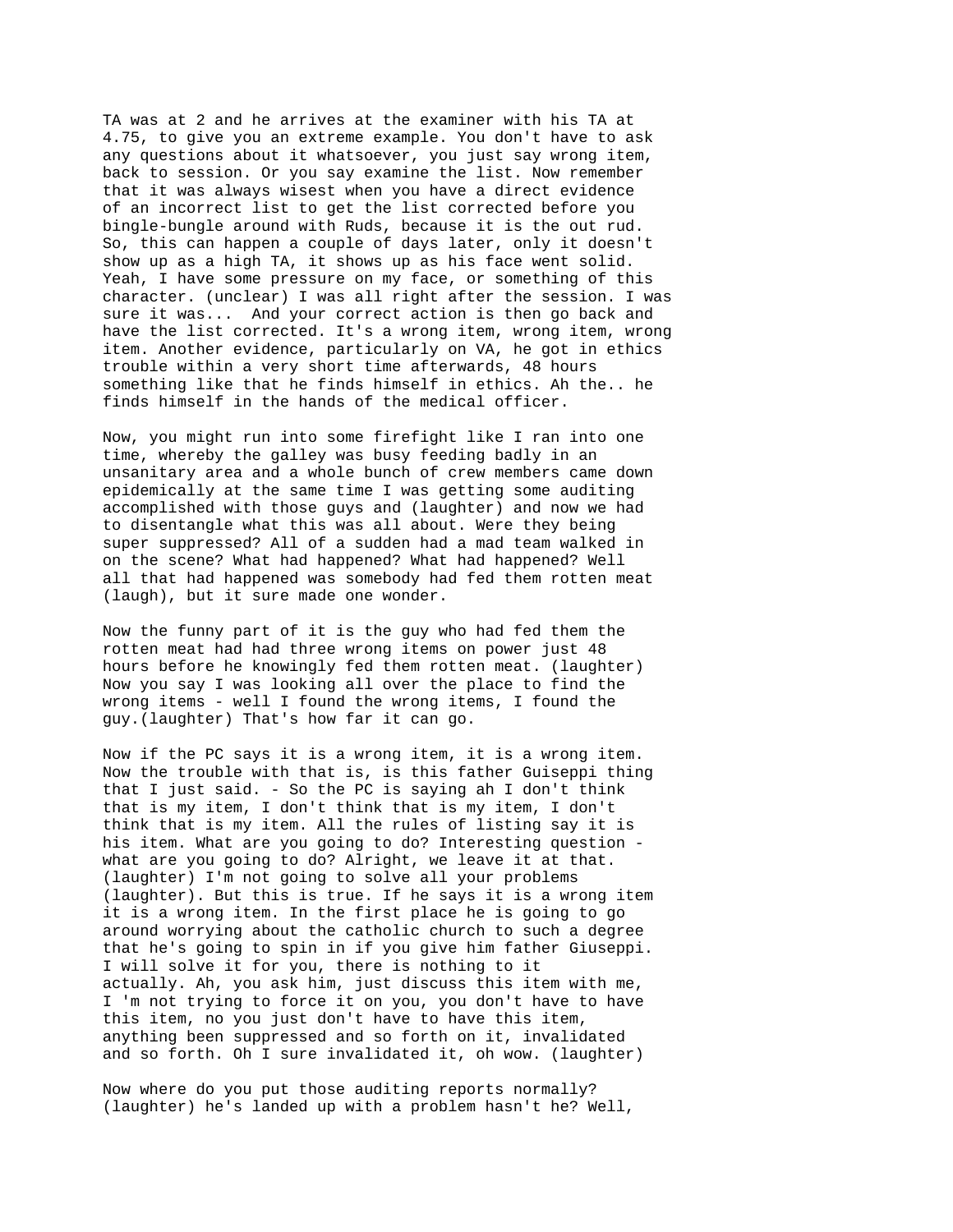if you force the item on him against that sort of thing and so forth, as far as he is concerned it's wrong item, he'll come around to it being a right item, if you just acknowledge it. You say, it says here that father Giuseppe is your item. No no it couldn't possibly be. All right thank you very much. Now do you say, it is too your item? (laughter) On six, the question must be checked and must read as a question before it is listed. An item listed from an unreading question would give you a deadhorse. And that's all, you always listed, but let me tell you something, it could be a false read or a suppressed read. Now a person who is being suppressed suppresses the suppressed. Do you see, he is suppressing suppressed because he is dramatizing being suppressed. And suppressed reads when you say lightly with a gay heart, ah .. is it withdrawn from, is it stop or is it unmocked? Most of the time you'll get away with it. But the reason this guy is PTS, he is upset, he is sick, ah he is this, he is that.

There is every reason in the world, but boy this guy is PTS and remember that the whole subject can be this. WSU will normally shine outside of the question and you normally can get your read on a it. And it says "U" (unmock) . So you say who or what, and you can check it, is trying to unmock you. Some guys who are a bit blue only react to 'who is trying to unmock you.'

It's a current situation. Who or what has tried to unmock you if it.. attempted to unmock you - that sense of the question does not reach them, so you have to test the question, get a suppress in on it and you suddenly see it reading. Make sure it isn't a false read. In other words you handle this. It's got to be a handlable thing, but if even after you handle it still doesn't read and then you knuckelheadedly go list it. Boy you want to have your own head examined, because it'll give you a dead-horse every tome. A dead-horse proceeds from a non-reading question and that is the reason for a dead horse and an auditor who does not check the listing question before he lists it is a knuckle-head.

Now, if the item is on the list and nothing read on nulling the item is suppressed or invalidated.

Yes, so true, so true. Now one that cures that comes in number eight. On a suppressed list it must be nulled with suppressed. On balderdash has anything been suppressed? And then you don't say the item, because of course the read on suppression transfers to suppress, so if the item is going to read it'll read on suppress anyhow, and now you've cleaned up suppress so you know the thing is going to read. Now an invalidated item reads on invalidate. A suppressed item reads on suppressed. And the odd part of it is that it reads the exact amount on suppress or invalidated that it reads itself. On the item the reads transfers. As to the exact right item it's going to read on the list. On ragbags has anything been suppressed - boom. You should try it out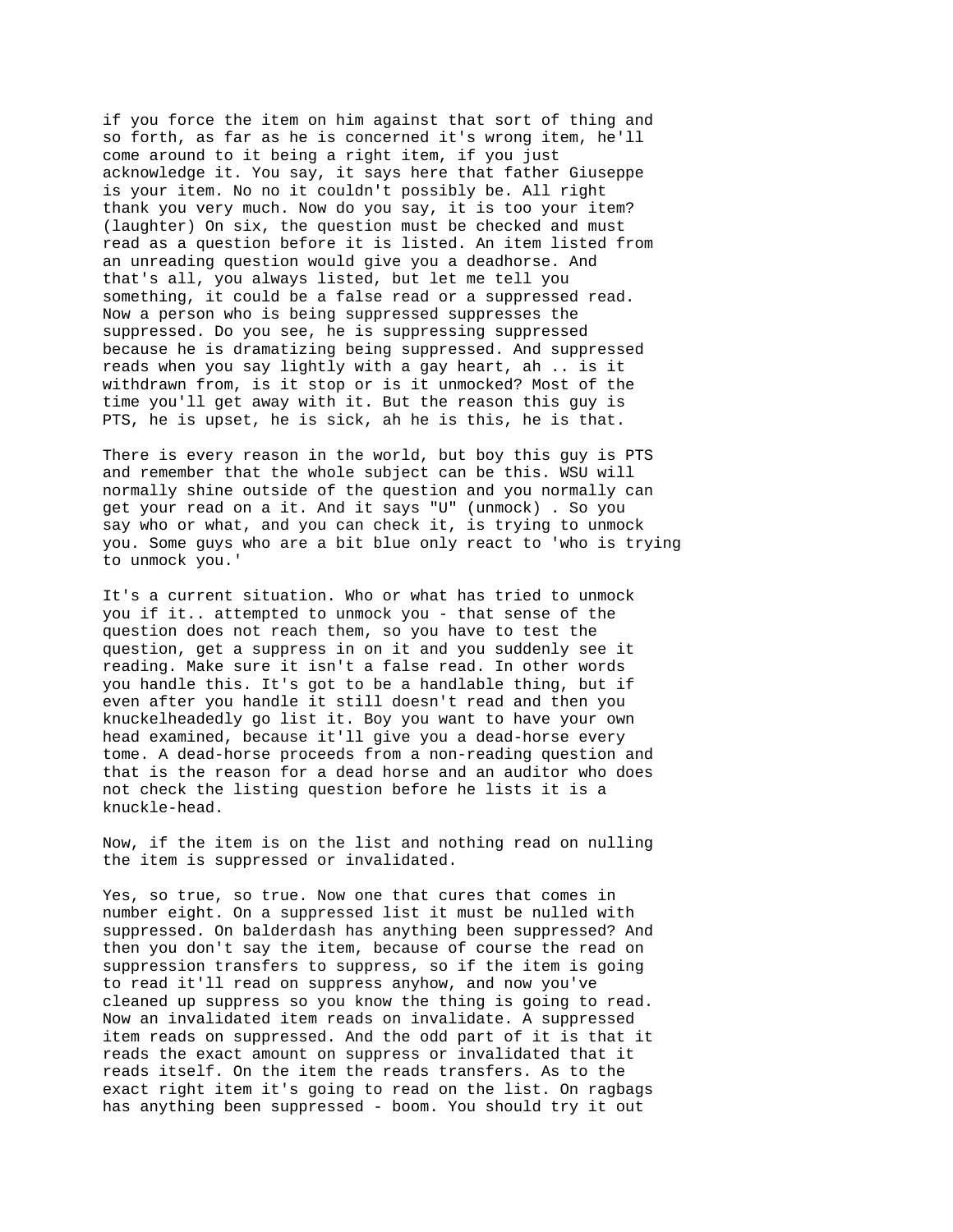a few times just to see what the hell happened. And all of a sudden you're totally relaxed, you say ragbags, it'll read the same read exactly that you just got on suppressed. Exactly. Same length. Same everything. It's one of the miraculous little things.

It's the wildest thing I ever saw in my life, when I saw it. The exact read with the same hitch, the same level, the same (unclear) it's exact. And you can transfer it off to suppress, transfer... suppress it and now suppress will read, you can clean it up, suppress it again, read it under the suppress once more, the suppress now reads, you clean it up, bring it back, make the item read again - it's the wildest thing you ever saw in your life. So it is one of the methods of identifying the item. Is it the item that was suppressed? Does it read like the suppressed read? So then you'd say on balderdash has anything been suppressed? Well you know it's going to be it so you do it, but to hell with it.

Supposing you wanted to check this thing out you say balderdash. Did it read the same as suppressed? One of the ways of checking it. Very cute, it's identical, identical read. Now, on an item that is suppressed or invalidated the read will transfer exactly from the item to the button and when the button is gotten in the item will again read. Just as I told you. Every once in a while you see some auditor say on balderdash has anything been suppressed. All right, thank you very much that's your item. When you are nulling you just say on balderdash has anything been suppressed read. When you've got the item, say the item and then the su.. its read will come off. Otherwise its read will stay on it. You've got to say the item again. On balderdash has anything been suppressed, on ragbags has anything been suppressed, on .. bong. Balderdash is the only reading item on the list. You say, good balderdash, there is your read. All right, you say, your item is balderdash.

Now an item from an overlisted list is often suppressed. The damnedest thing you ever saw in your life. If you see an 89 page list some knucklehead has done in Kyokak, for Christ's sake know that the item is probably the first or second item on the list. (laughter) On occasion when you pass the item in nulling all subsequent items will read to a point where everything on the list will then read. In this case take the first read, take the first which read on the first nulling.

So, so this idea of slant, slant, slant, slant or X, X, X, X, come off of it. Don't do that! Don't do that! It's SF; F. LFBD. Say what the read was! So as you're coming down you read the first item on the list (unclear), ah balderdash, topsat, oh wait a minute! What the hell is this? Catterwamps, that was a LF, balderdash a SF, chipmunks F. catnip F. [unclear] F. What the hell is going on here? Well what's going on here is you're carrying the read of the first item right on down in the list. If you keep doing this you're going to be in a hell of a mess In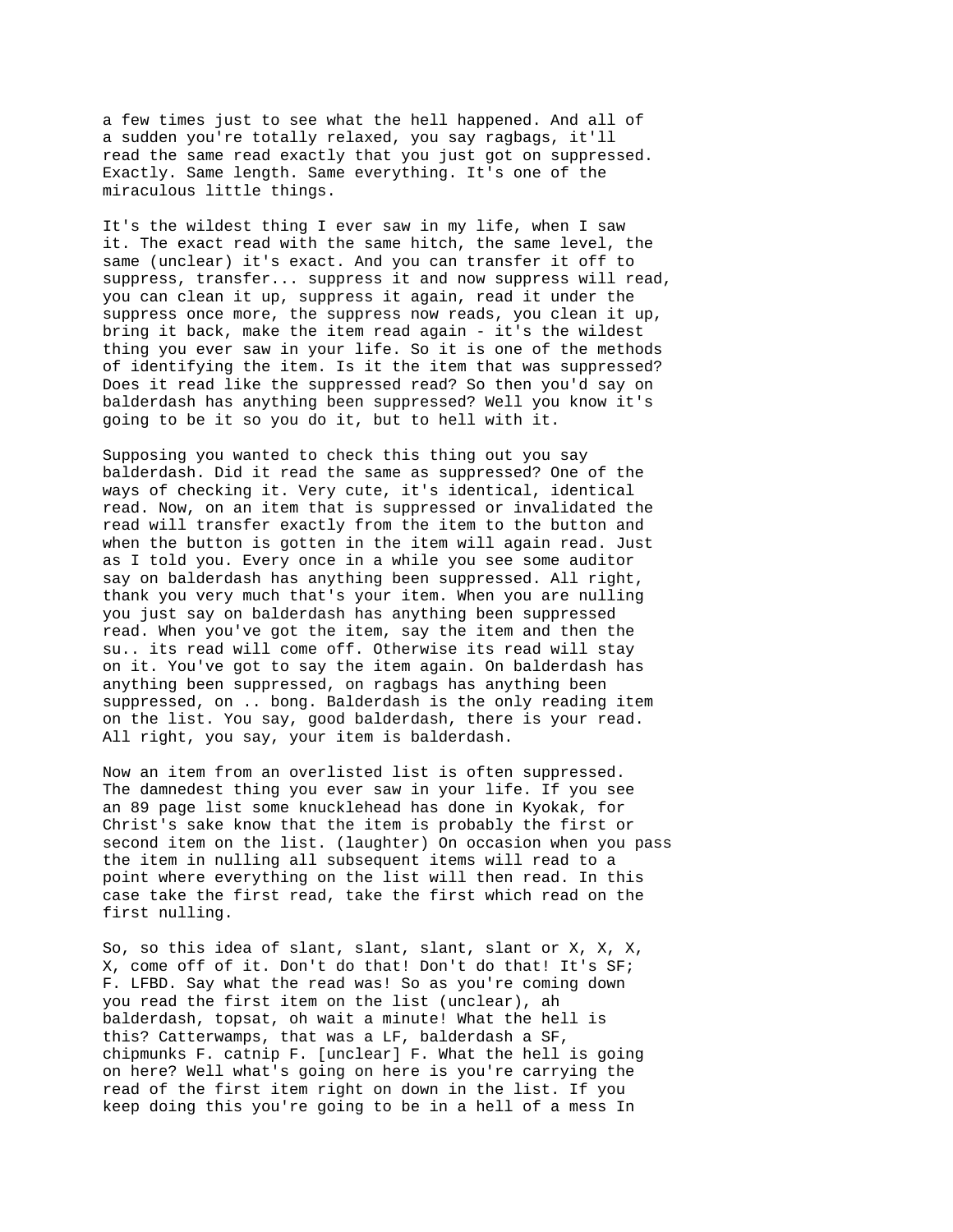fact I don't know of a good method of separating out this awful mess.

Now, an underlisted and overlisted list will ARC break the PC, and he may refuse to be audited until the list is corrected and may become furious with the auditor and will remain so until it is corrected. He'll also become sad, he'll also get other manifestations of ARC break. Overlisted and underlisted, an incorrect list is something is the first thing you correct for straightening up the case. Listing and nulling or any auditing at all beyond an ARC break without handling the ARC break, such as correcting the list or otherwise locating it will put the PC into a sad effect.

And that is so true. Just what it says because it is the same as an ARC break. A long-duration ARC break that is audited over top of, will bring about a sad effect.

Fourteen, a PC whose attention is on something else won't list easily. You list and null only with the rudiments in on the PC. That's where you would put it, doing a list you would have to expand that question as I was inferring. You would have to say, you know while you were being listed, you know, did you have a PTS, a MWH. Ah.. an auditor whose TRs are out has difficulty in listing and nulling and in finding items. Oh so true. Now if you wanted to send every item to the examiner to be checked to make sure it was the right item, it would simply be stating this: every auditor, I have, has out-TRs. We are not sure that the person went release on the process he was run on. The analogous statement is: none of our auditors have their TRs in.

When TRs are out things go release and do various weird cooky things, that they shouldn't, but when we say TRs are out, God! it's got to be awfully damned bad. It's something that you would break down and cry over.

The auditor is sitting there eating candy and the PC is looking out the window, more or less self auditing, and the auditor is reading a newspaper between questions. It'd really be corny, see, for this to happen. Listing and nulling errors in presence of auditor's code violations can unstabilize a PC, believe me. You take a PC who is not been fed or something like this or has not had enough sleep etc. and you insist on listing and you carry the list over, and it's already difficult to audit and you shouldn't be listing at that time anyhow, can unstabilize a guy. He he can feel like he is absolutely spinning, for a day, two days, three days, four days, woof! Now the lack of a specific listing question or an incorrect nonstandard listing question which doesn't really call for an item would give you more than one item reading on a list. Sometimes you see a list which has lots of items reading on it, for Christ's sake go back and look at the listing question. And it could say. "Are tractors necessary?" (laughter) Don't get so obsessed that you think only one thing will read on that list - everything under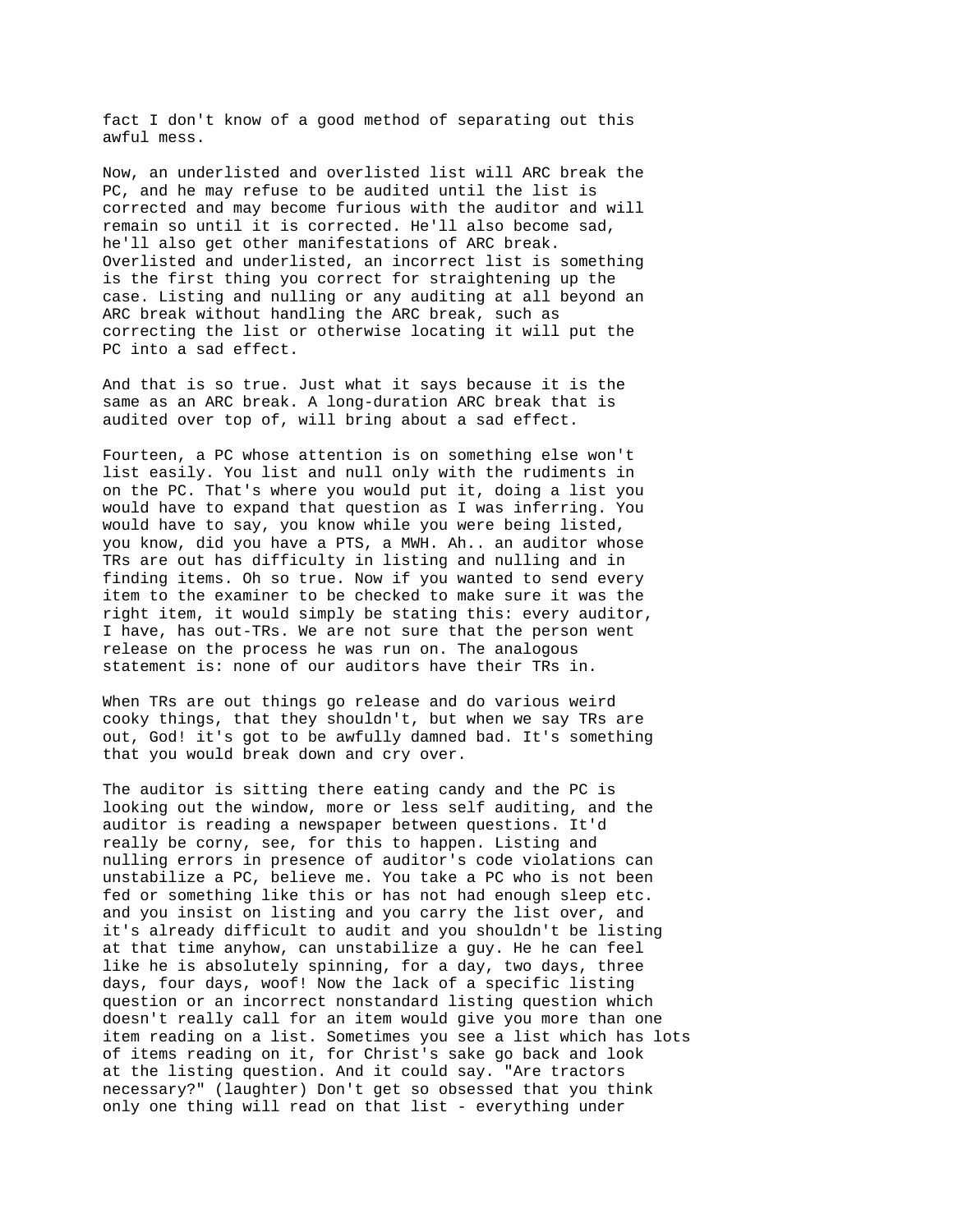God's green earth will read on it.

You cease listing and nulling actions when a floating needle appears, and this is perfectly true.

You cease listing and nulling actions when a floating needle appears. You don't cease auditing.

Do you get the nuance of that? (laughter) It means what it says.

Now, always give the PC hit item and circle it plainly on the list. Wait wait wait a minute! That's auditing past listing and.. Boy, you'd better. his F/N will pack right up, PC go around what was my item what was my item, what was my item. See the bank freezes before the PC speaks, so it probably went F/N before he gave you the item. You see, he thought ragbags, F/N, and then he says ragbags and you write it down. See, there it is. Sometimes when you are nulling (snaps fingers) you get your F/N.

Now if you just sit there blankly the PC is going to go into mystery. So you always give the PC his item. And twenty, listing and nulling are highly precise auditing actions and if not done exactly by the laws may bring about a down tone and slow gain case, but if done correctly exactly by the laws and with good auditing in general will produce the highest gains attainable.

Note, there are no variations or exceptions to the above. It does not alter VA power procedure.

People think sometimes this alters it or they're different. I'm just.. I already told you why. And ethics should be put in where these laws are violated. An auditor who isn't convinced of something, you should list him on some question, insists it goes to one item, particularly if the question doesn't read. What tractors are sick? (laughter) Went into 89 pages and insist there is an item. That's too gruesome. I know you can't confront it. I wouldn't be able to confront it either. I'm sure you'll all do these laws correctly and I'm sure use a blackjack on those.

People regard these laws of listing and nulling far too lightly, far far far too lightly. They are very important, and with the auditor's code are the most important errors that can be made as far as case effects are concerned, so they are not to be regarded lightly. You don't list a list and then don't null it, you don't muck about with listing and nulling. You don't let an auditor list and null for you as case supervisor that you are very doubtful of. You got it? You make him itsa or something.

Got it? (yes)

Help you out a little bit? (yes)

All right. Thank you very much.